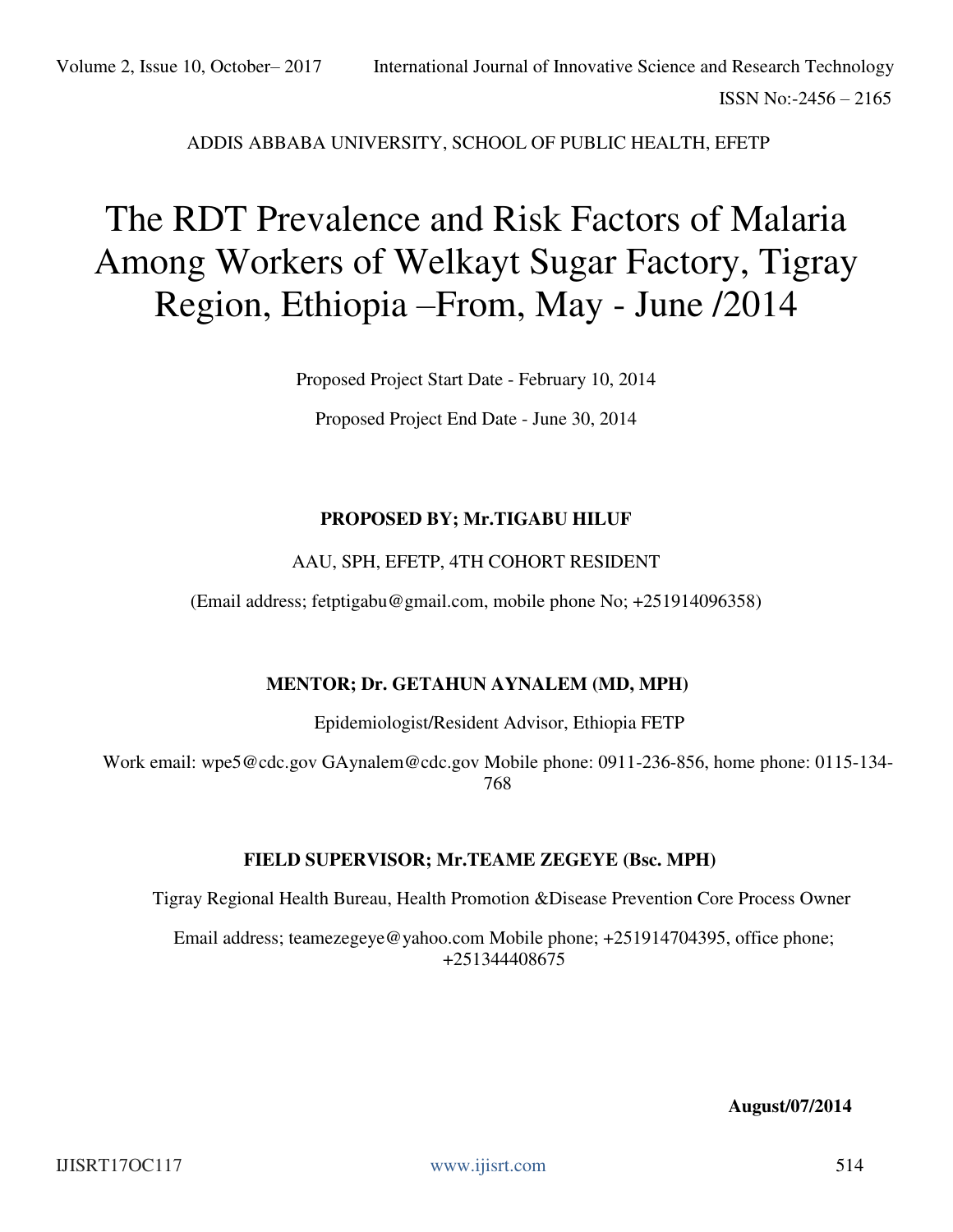# **ACKNOWLEDGMENTS**

At first and most I am very humble to say thank you to CDC, Mini –grant project for providing this great opportunity and their commitment on prevention and control of malaria in our region. I would also like to appreciate Mr.TEAME Zegeye (BSc, MPH), my Field Supervisor for his contribution on coordinating all activities to be done and Dr. Lucy Boulanger (MD, MPH) for her unreserved technical and administrative support, advice and motivation in achieving this output. I like to put across my great full appreciation to the organizations: Addis Ababa University, Federal Ministry of Health, CDC/Ethiopia, Ethiopian Public Health Association, Tigray Regional Health Bureau, District Health Offices, Health Centres and all other sectors who gave me all technical as well as financial support during my all residency time. At last but not least, my Acknowledgment also goes to Mr. Tesfay (Health coordinator of welkayt sugar factory) and to all my data collectors who contributed their efforts on achieving this research.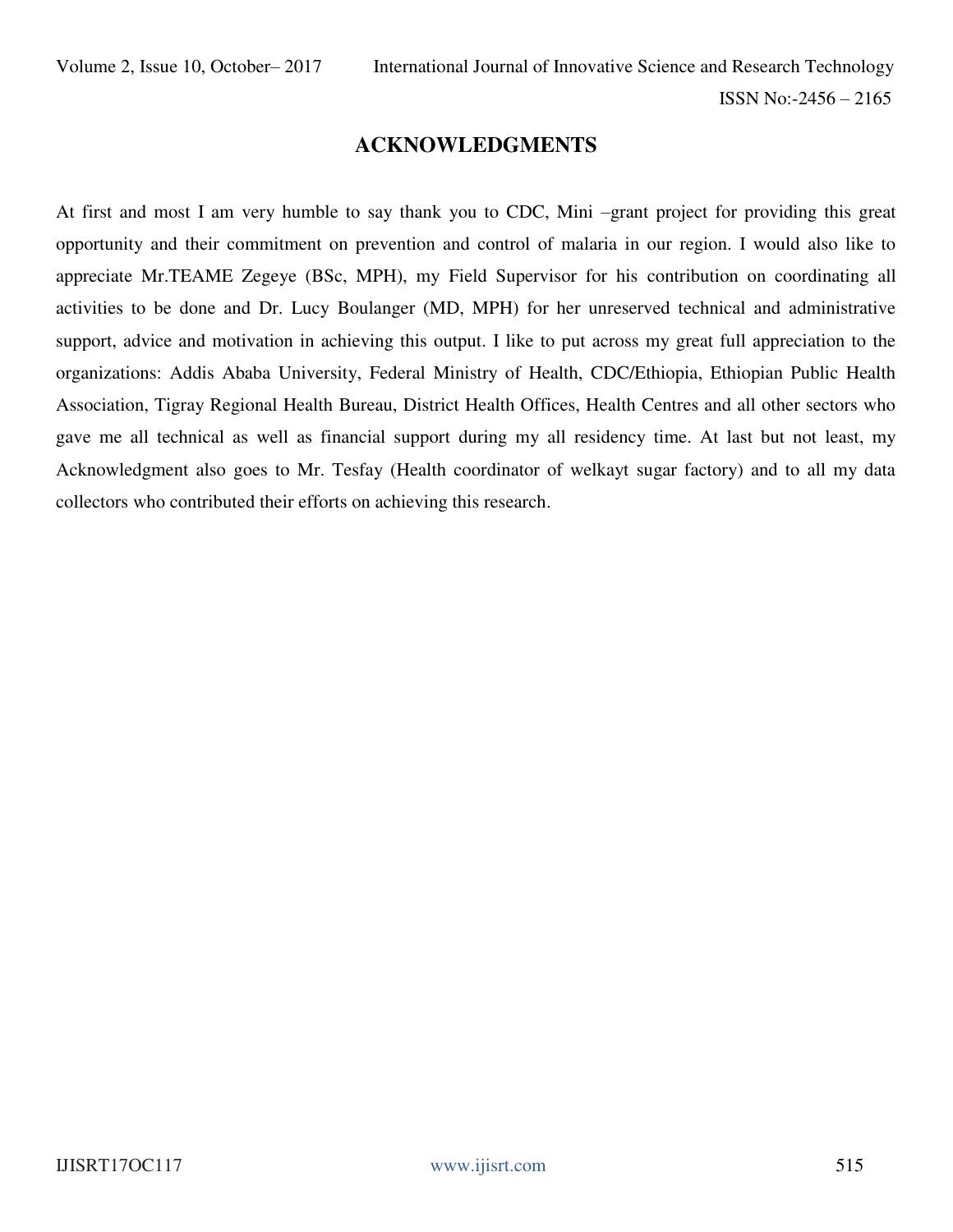# **CONTENTS**

| 1.  |  |
|-----|--|
|     |  |
|     |  |
|     |  |
|     |  |
|     |  |
|     |  |
|     |  |
|     |  |
|     |  |
|     |  |
|     |  |
|     |  |
|     |  |
|     |  |
|     |  |
|     |  |
| 3.9 |  |
|     |  |
|     |  |
|     |  |
|     |  |
|     |  |
|     |  |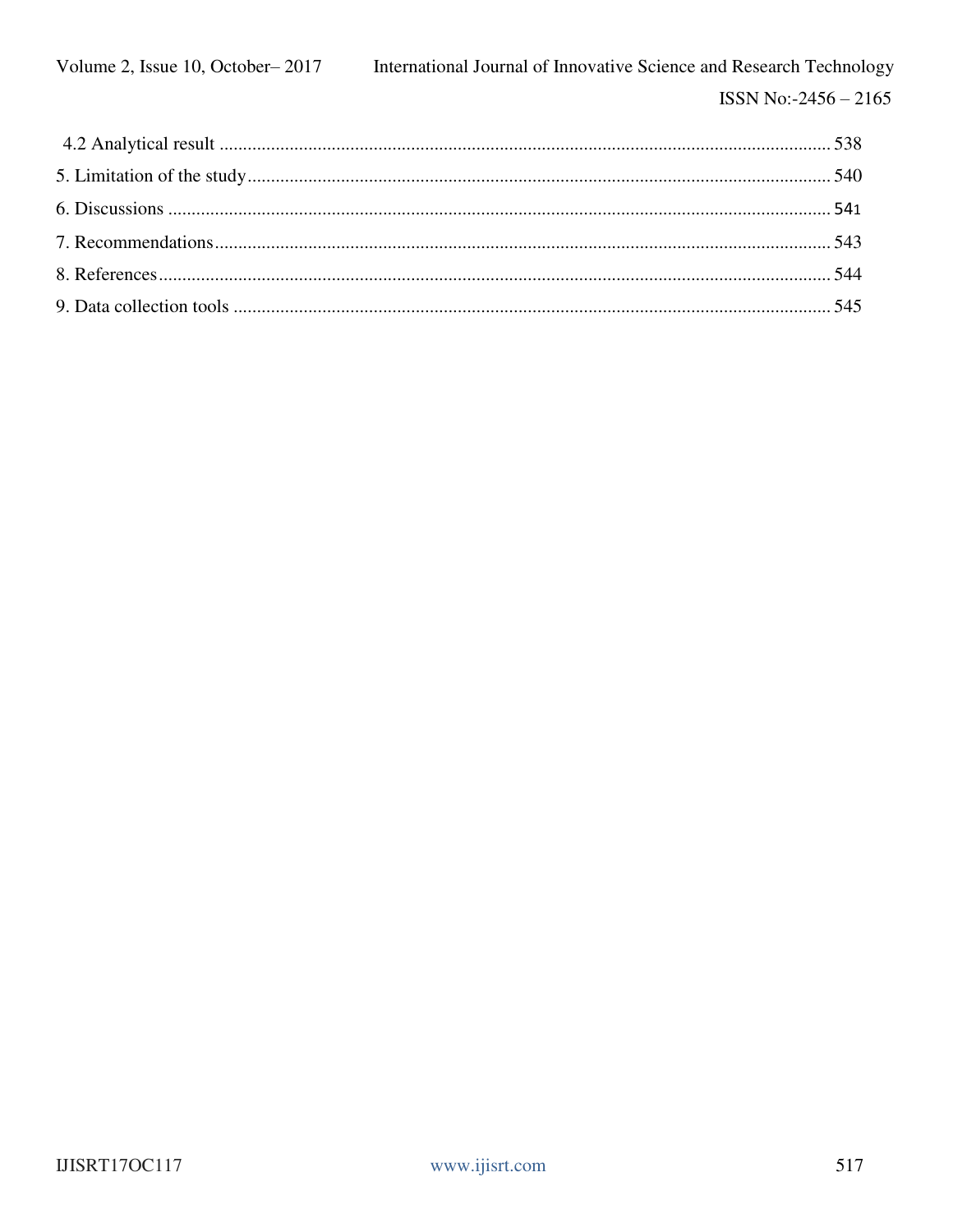## **LIST OF FIGURES**

Fig.1 The prevalence of malaria by their sex and working sites among workers of welkayt sugar factory from may-June/2014………………………………………………………………………………………...532 Fig.2 The map of Ethiopia-Tigray region –Tselemt district and welkayt kebelle, 2014…………………..534 Fig.3The coverage of risk factors of malaria by their working sites among workers of welkayt sugar factory from may-June/2014………….……………………………………………………………………535 Fig.4 The percentage of housing conditions by their working sites among workers of welkayt sugar factory from may-June/2014 ……………………………………………...……………………………….536

### **LIST OF TABLES**

Table 1. The socio- demographic of workers of welkayt sugar factory from may-June/2014…………………533 Table 2 The ITNs conditions among workers of welkayt sugar factory from may-June/2014 ……………..537 Table 3 A univariate analysis on risk factors of malaria in welkayt sugar factory from may-June/2014... 538 Table 4.A multi-variate analysis risk factors of malaria among workers of welkayt sugar factory from may-June/2014……………………………………………………………………………………………………… 539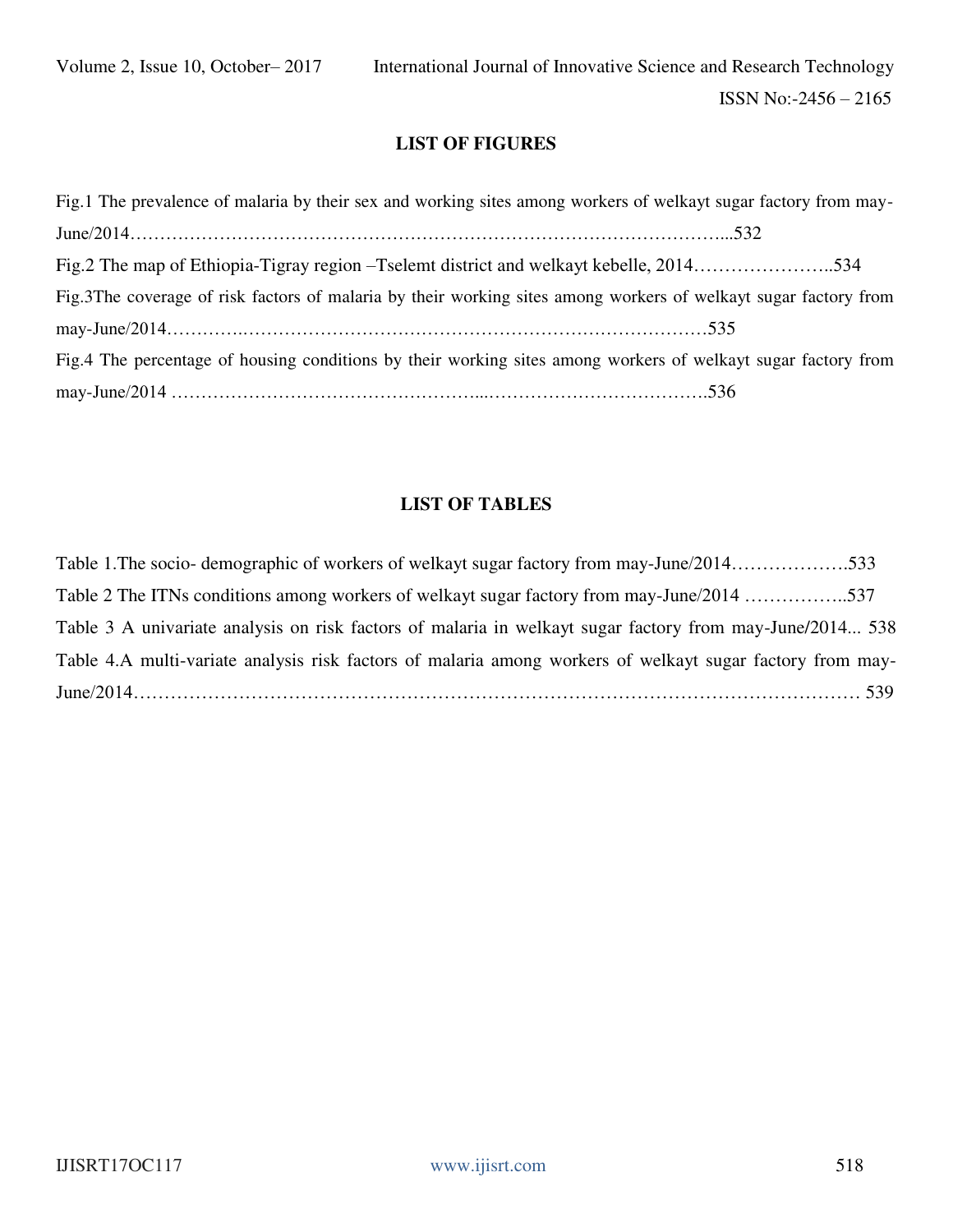# **ABBREVIATIONS /ACRONYMS**

| <b>AAU</b>    | Addis Ababa University                        |
|---------------|-----------------------------------------------|
| <b>EFETP</b>  | Ethiopian Field Epidemiology Training Program |
| <b>AFNET</b>  | African Field epidemiology Network            |
| <b>CDC</b>    | Centers for Disease Control and prevention    |
| <b>RDT</b>    | <b>Rapid Diagnostic Test</b>                  |
| <b>EPHA</b>   | Ethiopian Public Health Association           |
| <b>IRS</b>    | <b>Indoor Residual Spray</b>                  |
| <b>IRB</b>    | <b>Institutional Review Board</b>             |
| <b>OR</b>     | <b>Odds Ratio</b>                             |
| <b>SPH</b>    | School of Public Health                       |
| <b>LLITNs</b> | Long Lasting Insecticide Nets                 |
| <b>WHO</b>    | World Health Organization                     |
| <b>UNICEF</b> | <b>United Nations</b>                         |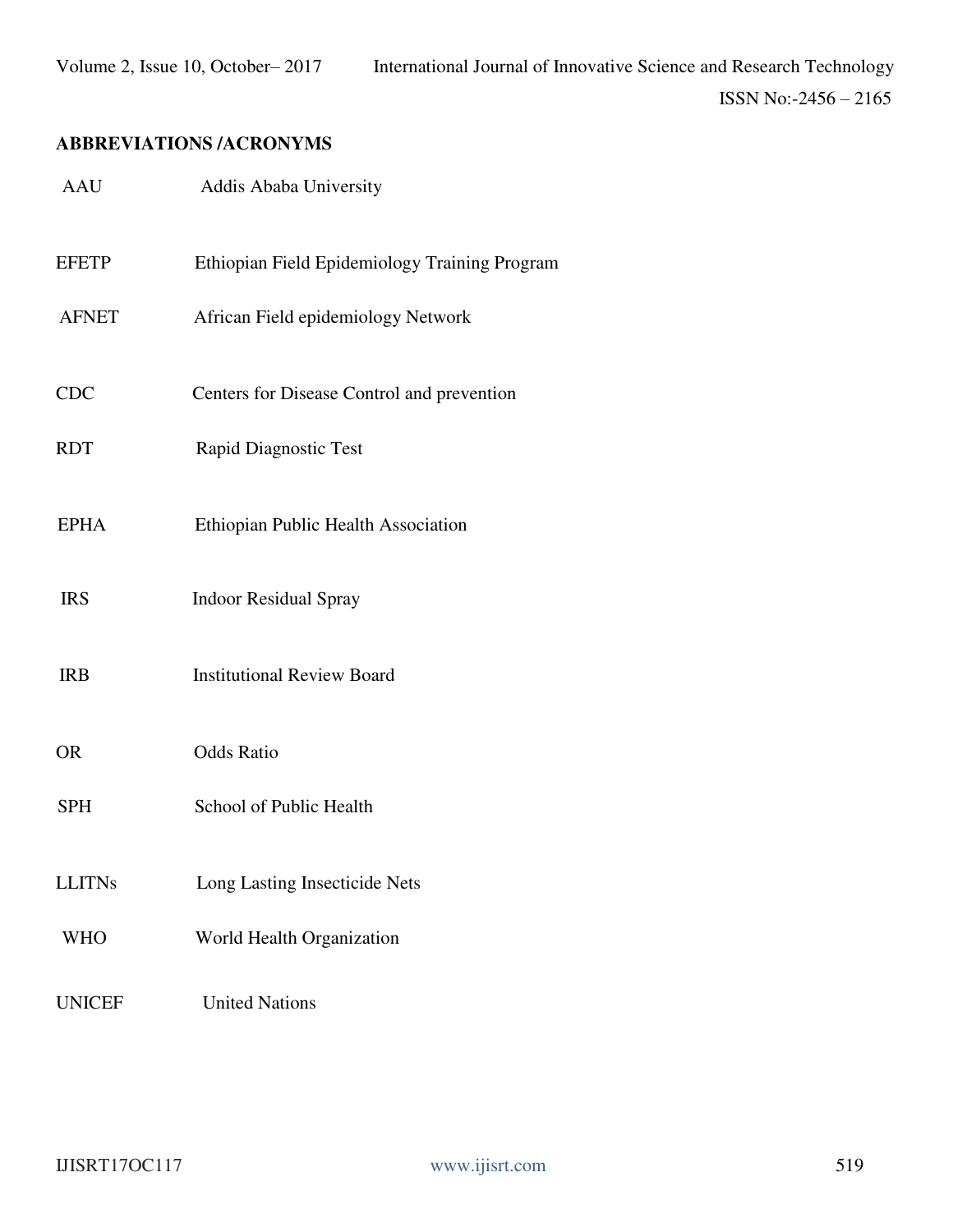### **EXECUTIVE SUMMARY**

**Introduction:** Welkayt sugar factory has started working in June, 2013, found in western zone of Tigray region, Ethiopia .there are 7,249 permanent workers including 2,494 women and 4, 755 men. It is located at an altitude of 486 meter above sea level .The average annual temperature is 29.90c and there is 16.04mm of annual rain fall. Malaria remains a leading cause of death and ill-health in the developing world. According to the World Health Organization (WHO), there were more than 219 million cases of malaria in 2010, claiming 660,000 lives. At the welkayt sugar factory, malaria is one of the leading causes of morbidity throughout the year. The monthly prevalence of malaria was dramatically increased from 0.24 %( 2) in July/2013, 4.7 %( 38) in August/2013, 7.6 % (61) in September/2013 to 30.2 % (241) in October/2013. However, since the coverage of LLITN among the workers of the factory was reportedly nearly 100%, further investigation is needed to understand the unexpectedly high burden of malaria disease. This will be the first special epidemiological investigation study conducted in this area. The target of this study is to identify the incidence of malaria disease for respective parasite species and the risk factors for malaria disease among workers at the Welkayt sugar factory, Tigray region, Ethiopia.

**Methods:** The study was conducted among workers of welkayt sugar factory from may-June/2014 by using a cross-sectional study design and the area was stratified in to 11 stratums. We enrolled 470 participants by simple random sampling method from 4 of the total stratums that has been recruited by randomization. It was reviewed by local IRB and informed consent of the participants was applied. **Results:** The participation rate that have been enrolled to this study was 95.7 % (450 participants) out of this, the prevalence of malaria was 16 % ( 72cases) in which 52.7 %( 38cases) were plasmodium falciparum, 44.4%932cases) plasmodium vivax and 2.7 %( 2cases) mixed type of plasmodium parasite species. It was higher in Kalema working sites with 22.1 %( 27cases).malaria has affected more males 69.5 %( 50cases) than females 30.5 %( 22cases). 94.4 %( 425) of the total participants had a residency with smooth floors and plastered walls that may be considered as not safe for mosquito landing. the ITNs distribution rate was 59.8 % (269) in which 66.1% (178) were washing their ITNs when it gets dirty,  $12.6\%(34)$  2-5 times a year,  $5.57\%(15)$  more than 6 times a year and the remaining 15.6%(42) had never washed their ITNs.However, the other 40.2%(181) of the total participants were not using ITNs in which  $44.1\%$ (80) were due to absence of ITNs in their home,  $5.6\%$ (9) had claiming that hanging ITNs over bed net influences for irritation, 7.7%(14) feels a suffocation and overcrowdings, 10.4%(19) had other different reasons where as the other 32.5%(59) had not responded us any reason not to use ITNs.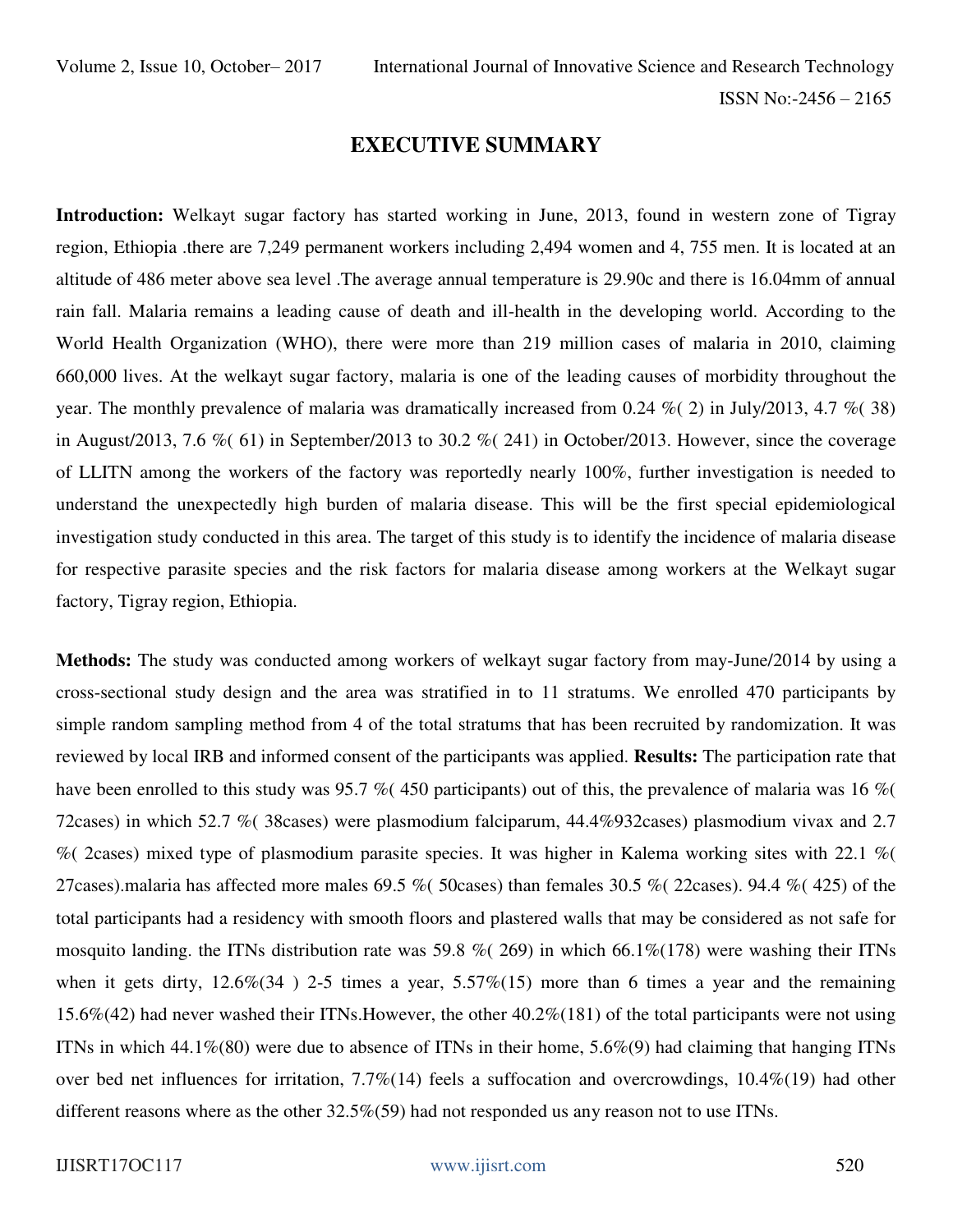13.6 %( 61) have been sprayed by insecticides (IRS), 7.8 %( 35) were repellent users and 1.8 %( 8) were taking a prophylaxis against to malaria infection. Eventhough most of the factors are not statistically significant, the workers can be prevented from malaria infection by 83% using ITNs (95%CI,AOR 0.83(0.47-1.47), by 33%(955CI,0.33(0.15-0.72) sleeping in indoor and by 50%(95%CI, 0.5(0.28-0.91) having a knowledge towards malaria .Inaddtion to this, they are more likely to develop malaria infection 2.4 times these who practice in irrigation (95%CI, 2.41(1.34-4.3)) and by 3.38 (95%CI, 3.38(1.85-6.18) times the workers involved in sugar cane cultivation.

**Conclusions:** we concurred that the place welkayt sugar factory face a significantly higher malaria infection because of the low application of prevention measures ranging from promotion of LLITNs to indoor residual spray (IRS) , environmental vector management and low community awareness towards prevention and control methods of malaria infection.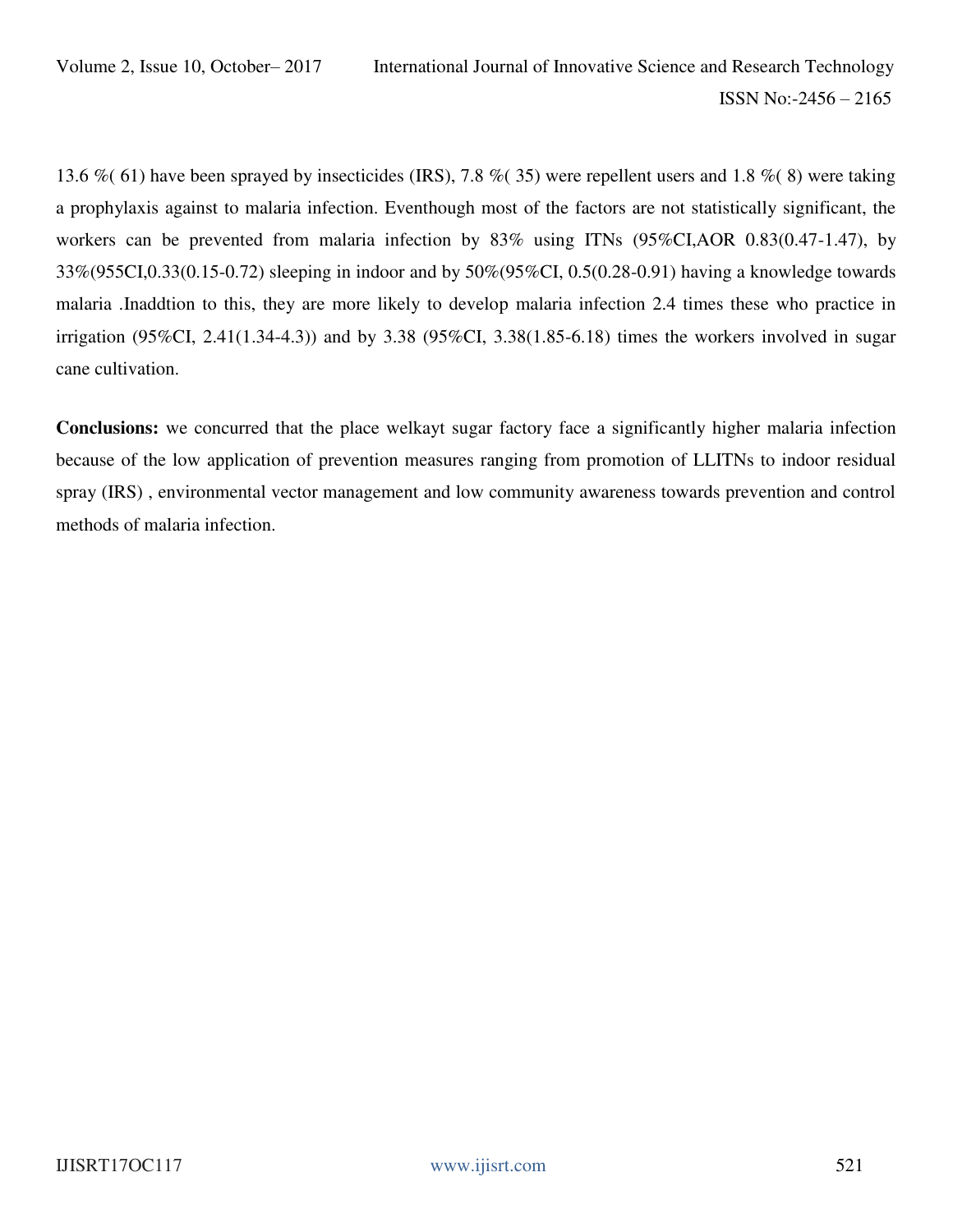# **1. INTRODUCTION**

#### **1.1 Back Ground**

Welkayt sugar factory has started working in June, 2013, found in western zone of Tigray region, Ethiopia.there are 7,249 permanent workers including 2,494 women and 4, 755 men. It is located at an altitude of 788 meter above sea level .The average annual temperature is  $29.9^{\circ}$  and there is 16.04mm of annual rain fall. . The factory is divided in to 11 sectors which are 3-5km distant from the health facility (clinic) that serves the entire factory where there are 21 health professionals, adequate water supplies and 24 hours of electric power service.

#### **1.2 Statement of the Problem and Justification/Significance of the Study**

Malaria is transmitted by the bite of the Anopheles mosquito which carries infective sporozoites stage in its salivary glands which it injects into the human blood stream during a blood meal. (1). There are about 400 different species of Anopheles mosquitoes, but only 30 of these are vectors of major importance (2). Malaria is caused by five species of parasites of the genus Plasmodium that affect humans (P. falciparum, P. vivax, P. ovale, P. malariae and P. Knowles). Malaria due to P. falciparum is the most deadly form and it predominates in Africa; P. vivax is less dangerous but more widespread, and the other three species are found much less frequently. (3)P. vivax has a wider distribution than P. falciparum because it is able to develop in the Anopheles mosquito vector at lower temperatures, and to survive at higher altitudes and in cooler climates. (2)

Transmission also depends on climatic conditions that may affect the abundance and survival of mosquitoes, such as rainfall patterns, temperature and humidity. In many places in Ethiopia, transmission is seasonal, with the peak during and just after the rainy season. (4)

It is seasonal in most parts of Ethiopia, with unstable transmission that lends itself to the outbreak of epidemics. The transmission patterns and intensity vary greatly due to the large diversity in altitude, rainfall, and population movement; areas below 2,000 meters (m) are considered to be malarious (or potentially malarious). Those areas are home to approximately 68% (52 million) of the Ethiopian population and cover almost 75% of the country's landmass. (5)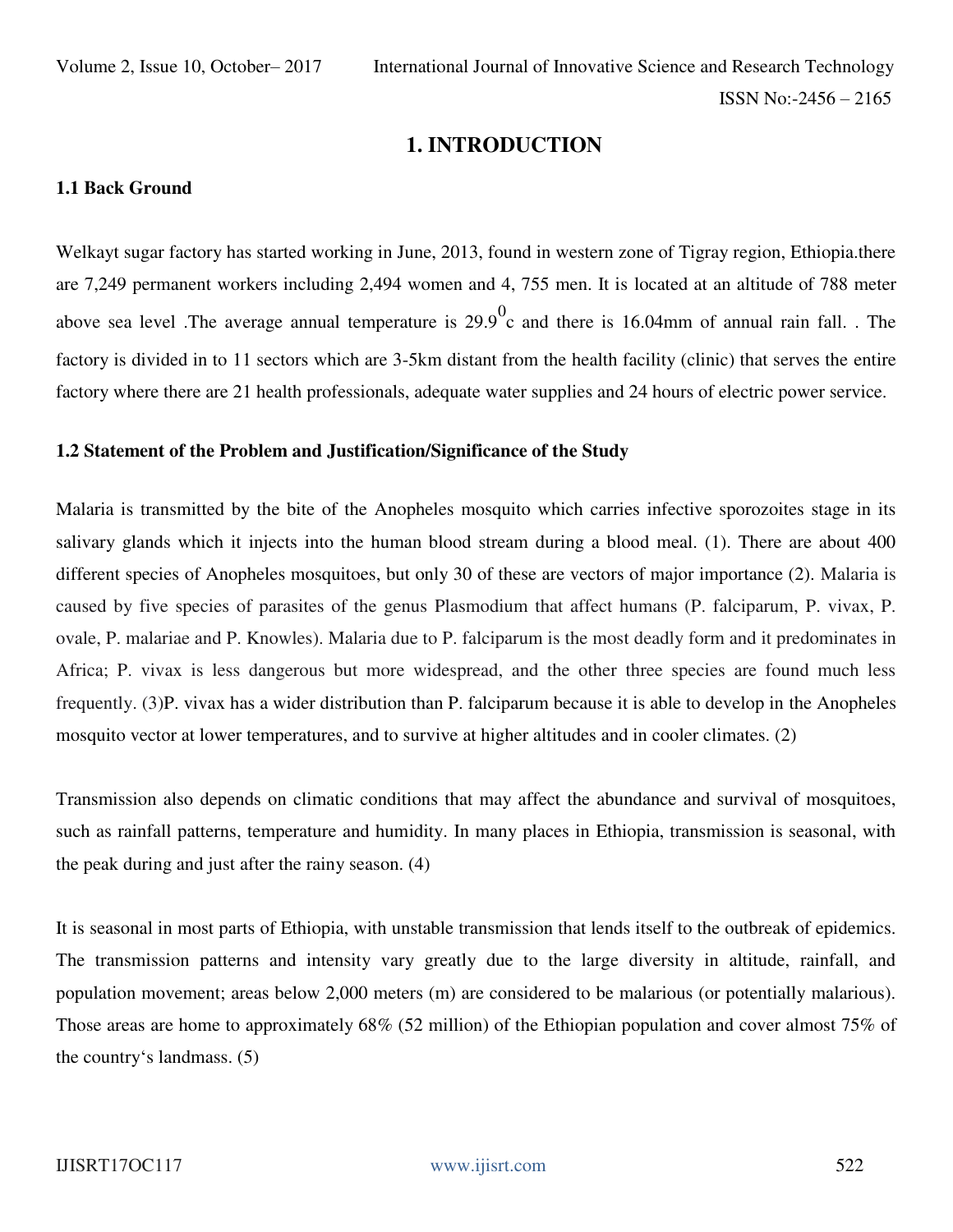At the welkayt sugar factory, malaria is one of the leading causes of morbidity throughout the year. The monthly prevalence of malaria was dramatically increased from 0.24  $\%$  (2) in July/2013, 4.7  $\%$  (38) in August/2013, 7.6 %( 61) in September/2013 to 30.2 %( 241) in October/2013. However, since the coverage of LLITN among the workers of the factory was reportedly nearly 100%, further investigation is needed to understand the unexpectedly high burden of malaria disease. This will be the first special epidemiological investigation study conducted in this area. The target of this study is to identify the incidence of malaria disease for respective parasite species and the risk factors for malaria disease among workers at the Welkayt sugar factory, Tigray region, Ethiopia.

Overall, 68% of households in malaria-endemic areas (Ethiopia) were protected by at least one ITN and/or Indoor residual spraying of households with insecticides. It is believed that the vector control interventions have contributed greatly to a reduction in the burden of the disease. However, there is no a reduction in prevalence of malaria disease with high coverage of ITN among the workers of the factory .In addition to this, this area is mentioned under the malarious part of Ethiopia (<2000m above sea level) which needs a study. Because, there is no study conducted in this area before this. So that, the target of this study is to identify the prevalence of malaria disease with respect to their parasite species and the risk factors simultaneously associated with malaria in welkayt sugar factory, Tigray region, Ethiopia.

#### **1.3 Literature Review**

Globally, an estimated 3.4 billion people are at risk of malaria. WHO estimates that 207 million cases of malaria occurred globally in 2012 (uncertainty range 135–287 million) and 627 000 deaths (uncertainty range 473 000–789 000) .Most cases (80%) and deaths (90%) occurred in Africa and most deaths (77%) were in children under 5 years of age. In the Region of the Americas, reductions in incidence of >75% in microscopically confirmed malaria cases were reported in 13 out of 21 countries with ongoing transmission between 2000 and 2012. However, an increase in locally acquired cases, from 35 in 2000 to 59 in 2012, was reported from Algeria. (2) In 2012, 135 million people (4% of the global population at risk of malaria) were protected by IRS worldwide. In the African Region, the proportion of the population at risk that was protected rose from less than 5% in 2005 to 11% in 2010, but fell to 8% in 2012, with 58 million people benefiting from the intervention. The decrease in the number of people protected by IRS in Africa appears to be partly due to increased use of more costly non-pyrethroids insecticides (in response to the threat of insecticide resistance) in a setting of limited IRS budgets. The use of non-pyrethroids for IRS may become increasingly important as a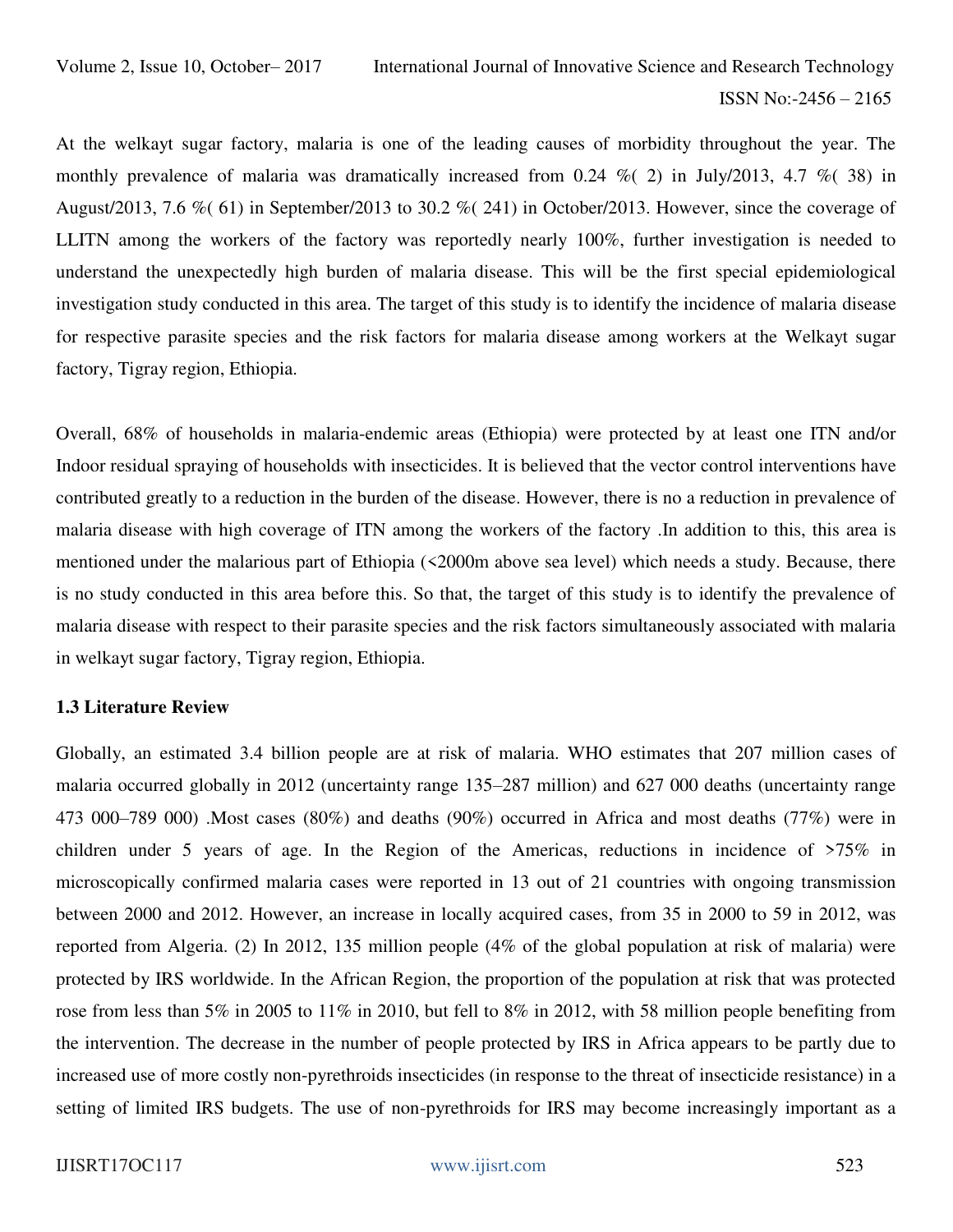resistance management tool, because all currently approved LLINs are pyrethroids based. According to the global report 2013, the proportion of households in sub-Saharan Africa owning at least one ITN increased steadily, from 3% in 2000 to 56% (range 53%–60%) in 2012, with the most dramatic increase occurring during 2005–2010. The rate of increase in the estimated proportion of households owning at least one ITN has slowed recently; it decreased slightly, to 54% (range 49%–60%), in 2013. The decrease is probably related to the lower number of ITNs delivered to countries during 2011 and 2012, coupled with attrition of ITNs (due to loss and physical degradation), which reduces the supply of available nets. In 2013, the estimated proportion of the population with access to an ITN reached 42% (range 38%–47%) and the proportion sleeping under an ITN reached 36% (range 33%-41%). (3)

Clinical data have suggested an increased risk of malaria caused by proximity to urban agriculture, generally defined as irrigated farmland dedicated to commercial vegetable cultivation. Urban agriculture (UA) irrigation techniques in sub-Saharan Africa have inadvertently created new mosquito breeding grounds, 8 thereby increasing malaria risk in rapidly growing urban centers where anopheline vector densities were lower because of limited availability of suitable breeding sites (6).

According to Berrang-Ford et al. (2012), Health care professionals concurred that the place Batwa face a significantly higher malaria burden despite the application of prevention measures ranging from promotion of long lasting insecticidal nets (LLINS) to indoor residual spraying (IRS) and integrated vector management (IVM) (7). According to the Government of Uganda, low income households are also more exposed because poor quality housing is prone to mosquito entry and consequently, there are less means for preventive action (8). Further study has illustrated the increasing prevalence of malaria to be associated with warming temperatures and higher frequency of the disease in the local mosquito population (7).

According to MIS in Ethiopia, 2011, the results indicate that 55.2% of households have at least one mosquito net (of any type), and 54.8% of households have at least one long-lasting insecticidal net (LLIN). IRS had been conducted in 46.6% of households in the last 12 months preceding the survey.

Malaria parasite prevalence in areas <2,000m was 1.3% by microscopy blood-slide examination for all ages, with 1% of these being Plasmodium (P.) falciparum and 0.3% being P. vivax. Similarly, RDTs indicated the prevalence of infection to be 4.5% among all ages (9).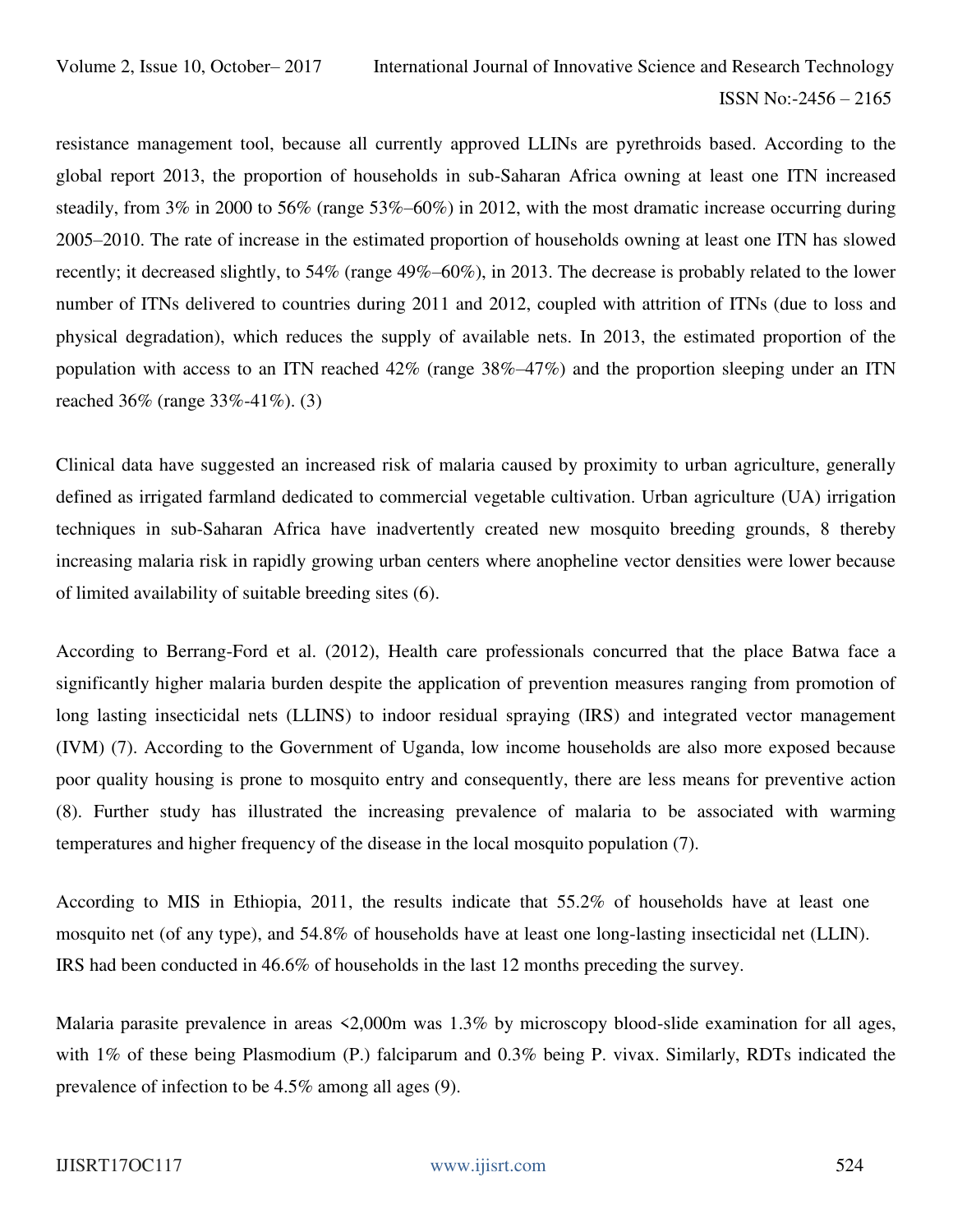Overall P. falciparum prevalence was 14.5% (95% CI 12.7-16.3) in which 43.6% (95% CI 38.5-48.8) of children did not have a mosquito net, 50.6% (95% CI 45.4- 55.7) had an LLIN, 1.1% (95% CI 0.5-2.5) an insecticide-treated net and 4.7% (95% CI 3.1-7.0) an untreated net. Children in the younger age group (6 months-4 years) were more likely to sleep under an insecticide-treated mosquito net than children in the older age group (5-13 years) (10).

In Ethiopia, the overall prevalence of a positive blood slide (any species) was 4.1% (95% CI 3.4-4.9) in which it was varied greatly by region, being 4.6% (95% CI 3.8-5.6) in Amhara, 0.9% (95% CI 0.5-1.6) in Oromia and 5.4% (95% CI 3.4-8.5) in SNNPR .

The malaria species seen most frequently was P. falciparum: 52.2% of positive slides had P. falciparum only and 8.7% were mixed P. falciparum and P. vivax. Plasmodium vivax only was seen on 41.3% of the positive slides. The overall ratio of P. falciparum to P. vivax was 1.2 with zonal estimates ranging from 0.9 to 2.1. Overall 37.0% (95% CI 31.1-43.3) of households possessed at least one net; the maximum number of nets owned was 5 and the median was 0. Only 19.6% (95% CI 15.5-24.5) owned at least one LLIN. The mean number of nets of any type was 0.6 (95% CI 0.5-0.7) per house and of LLIN 0.3 (95% CI 0.2-0.4) per house (11).

In Afar region, study has shown 82.5% of the surveyed households had at least one LLIN hanging, and 71.9% had tucked the LLIN(s) under a mattress or other sleeping material (12).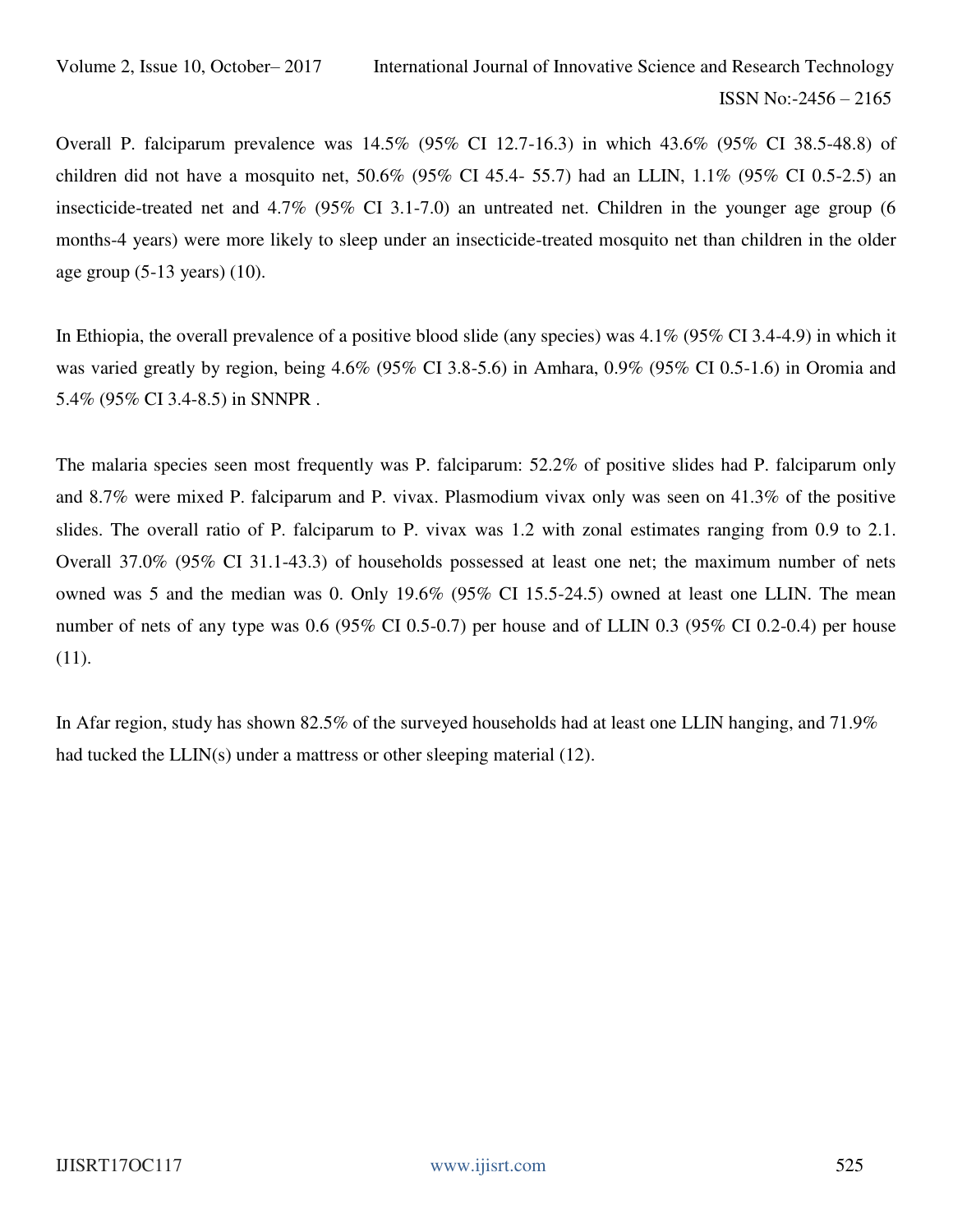# **1.4 Conceptual Frame Work**

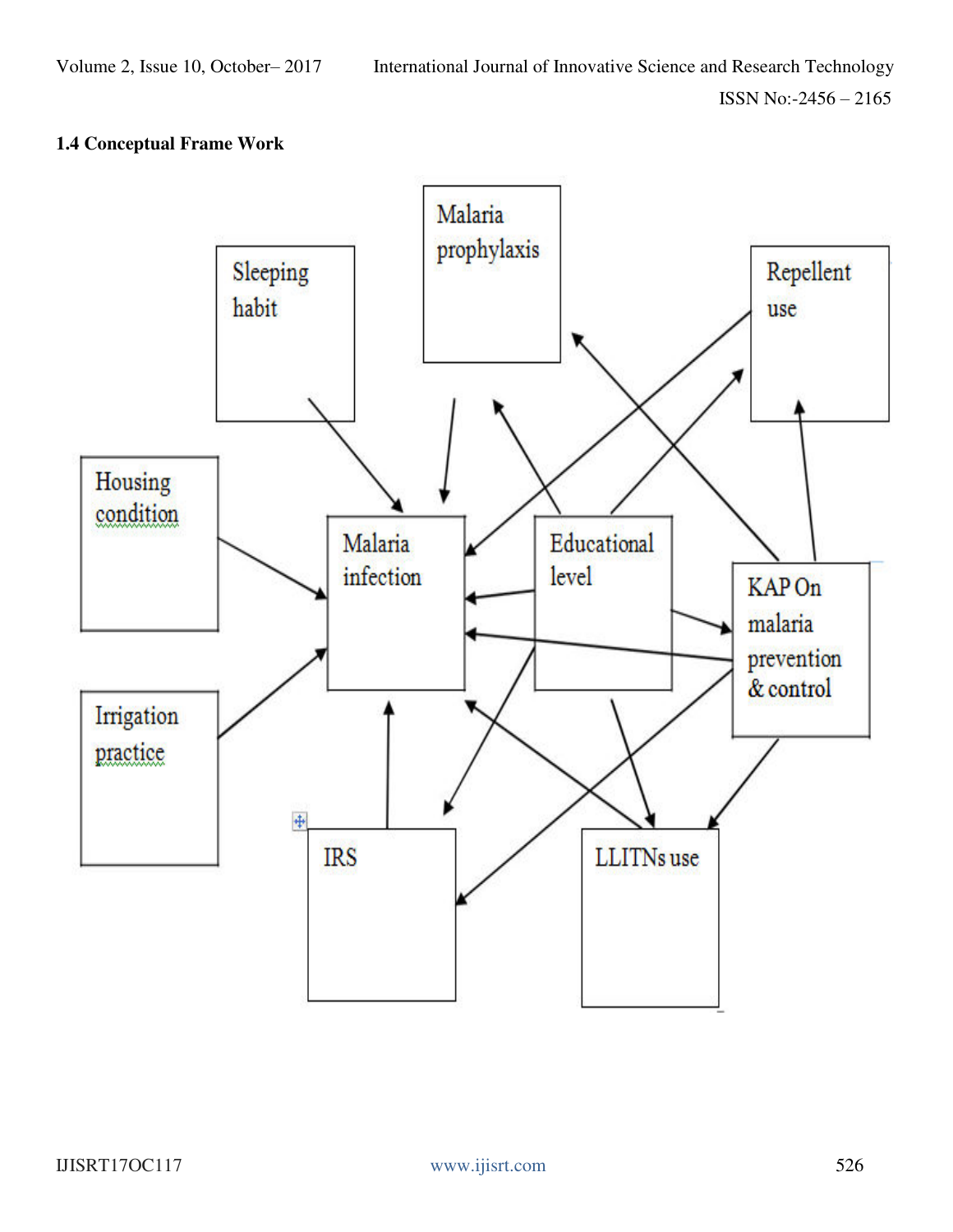# **2. OBJECTIVES**

### **2.1 General Objectives**

 To identify the magnitude and the risk factors associated with malaria disease among the workers of Welkayt sugar factory , Tigray region, Ethiopia may-June/2014

# **2.2 Specific Objectives**

- To describe the prevalence malaria with respect to plasmodium parasite species  $\Phi$
- To assess the KAP of the workers on intervention activities against to malaria disease
- To identify the most prominent risk factors associated with malaria disease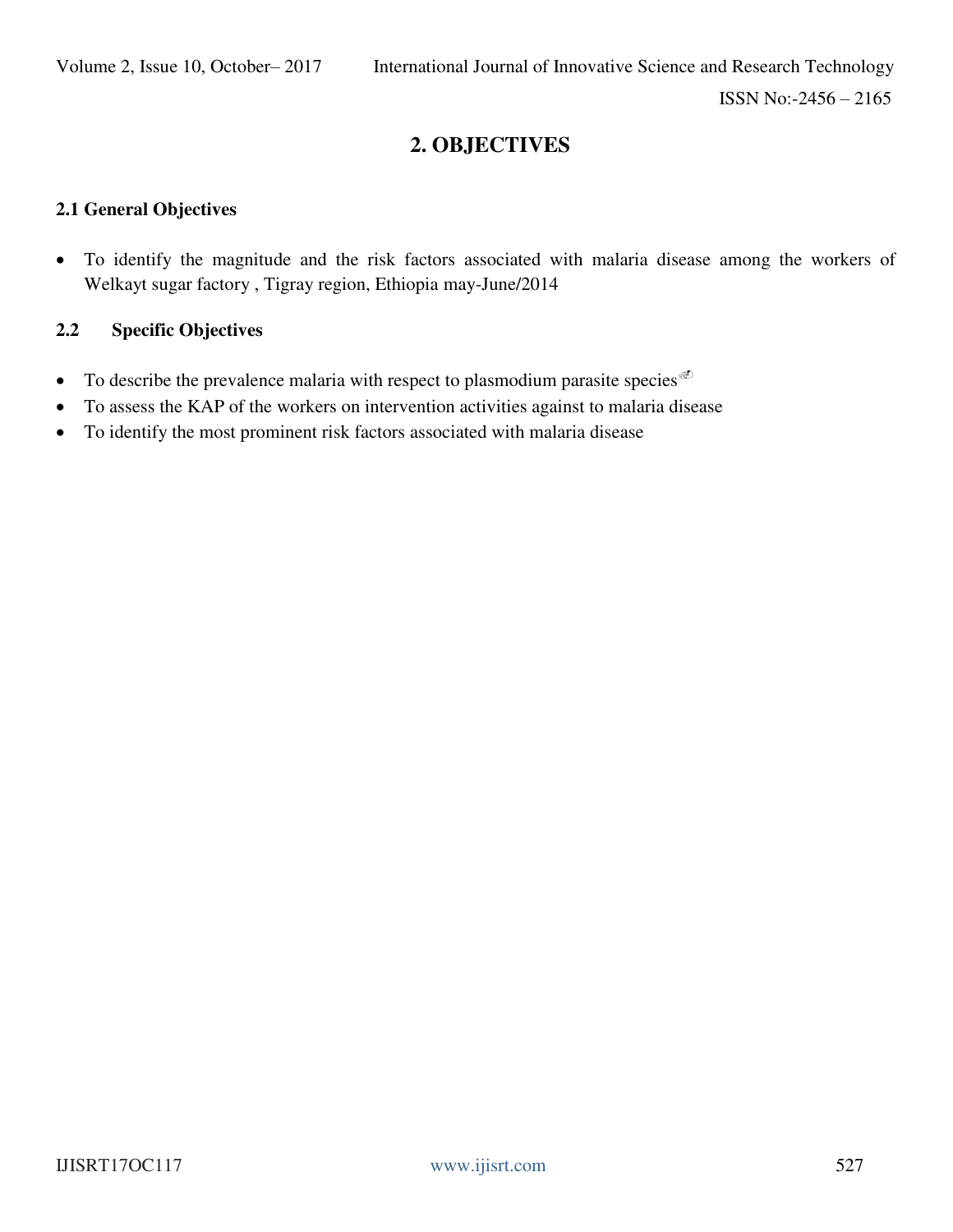# **3. METHODS**

#### **3.1 Study Area and Period**

The study was conducted in Welkayt sugar factory from April-June/ 2014.This is located in western Tigray region, Ethiopia which consist a total of 7,249 permanent workers. It is 350km far away from Mekelle, capital city of Tigray region.

#### **3.2 Study Design**

We used cross-sectional study to assess the prevalence of malaria using RDT. Consequently, the sociodemographic information, clinical features and risk factors was collected through their case status.

#### **3.3 Sampling Procedure**

we conducted using a multi stage sampling method; in which the factory has been stratified in to 11 strata according to their sector names and 4 of them were selected by simple random sampling method. In these selected strata, we recruited individuals by simple random sampling method for RDT prevalence. Consequently, the RDT positive (cases) and RDT negative without any febrile illness (controls) were assessed to identify the potential risk factors of malaria.

#### **3.4 Sample Size**

A total of 470 study subjects were designed to enroll but 450 were selected for the RDT prevalence study by considering a proportion (survey) sample size determination (i.e, population size=7,249, frequency expected (p) =20%, design effect=2 with 95%CI). Then from these study subjects, 72 cases and 378 controls were recruited which was computed by unmatched case control sample size determination from a previous study in other areas (OR=3, proportion of exposed controls = $20\%$ , power= $80\%$  with alpha=0.05).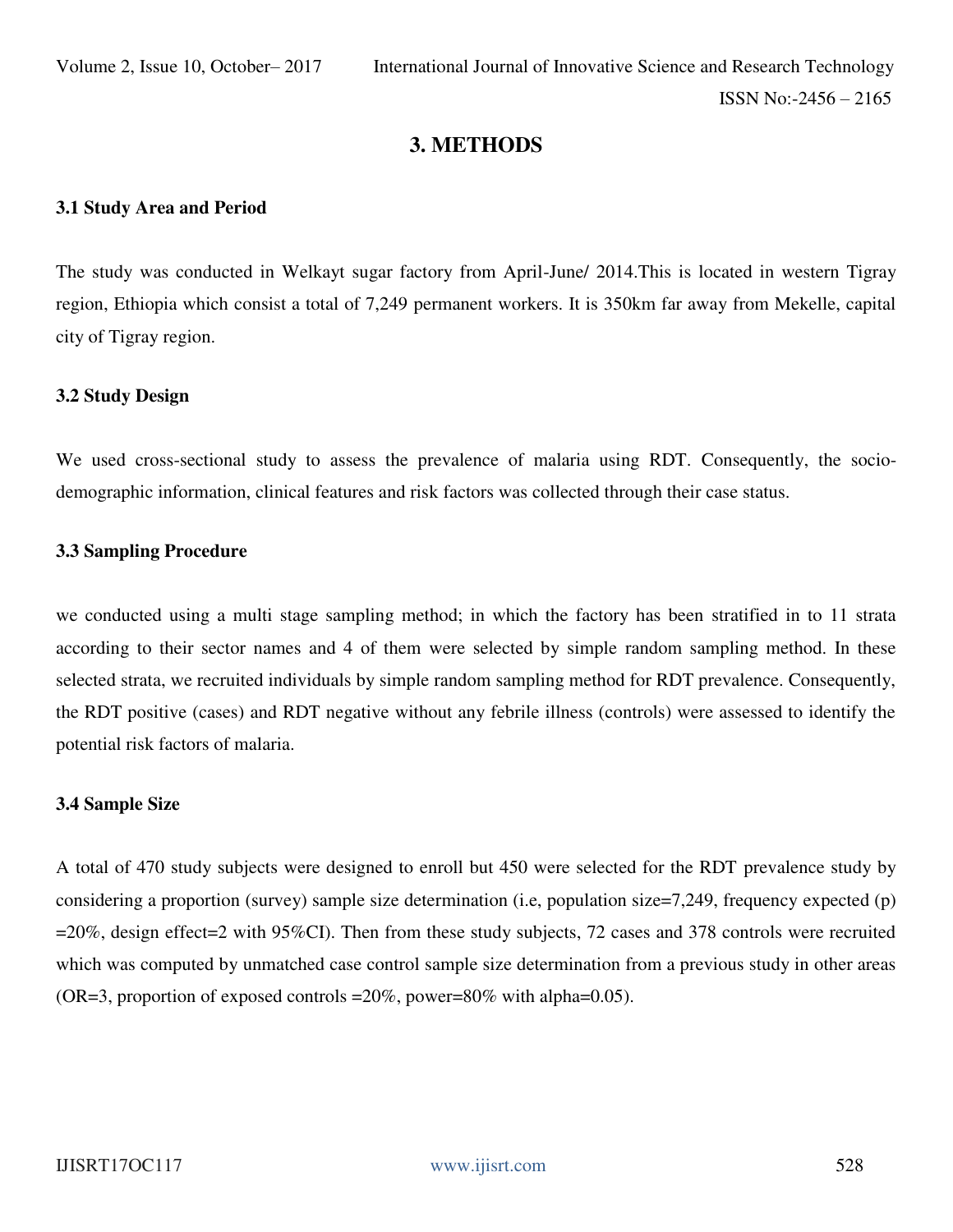



**N.B s= the sectors that have been stratified in to 4 strata.** 

**3.5 Data collection tools and methods**: we will assign data collectors and supervisors after having training on how to fill the data and checking data quality respectively. They will also stay for 8 days in the study area to perform their overall activities. They will have RDT stationary materials, a structured questionnaire that consists of a demographic information, clinical features, KAP and exposure of the risk factors. A blood specimen will be collected from individual study subjects for RDT .The data will be collected by reviewing the line listing data documented in the health facility and through household visits of both the controls and cases. The supervisors will monitor them in daily basis to check the data quality.

**3.6 Data Entry and Analysis**: Data will be entered by principal investigator using Epi Info<sup>TM</sup> version 7.0.9.7 .Data will be cleaned and then analyzed for descriptive statistics of the variables on interest and comparison of the risk factors. The statistical significance of the variables will be evaluated by computing through one way ANNOVA tests and further analytical tests using p-value of 0.05 which will be further discussed and interpreted. Finally, we will use a computer based MS-word for write up the research report.

**3.7 Ethical Considerations:** All the process will be started after Permissions is obtained from Addis Ababa University, school of public health. Support letter will be requested from the regional, zonal and health facility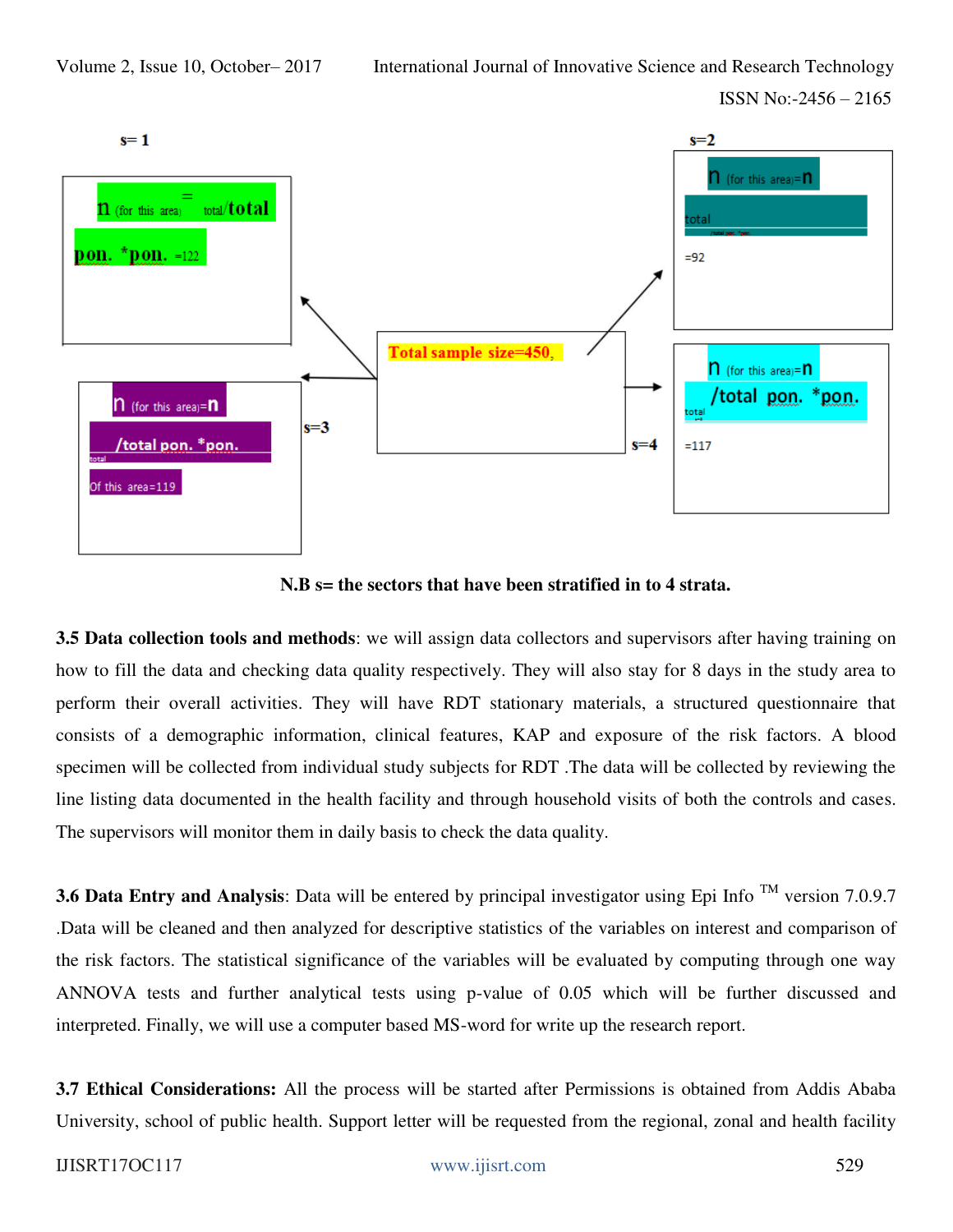officials before the data collection. During the data collection, all data collectors will be obliged to get informed consent of the respondent and all precautions will be taken to confidentially maintain patient's personal information.

#### **3.8 Variable specification**

| Sr.no          | <b>Dependent variables</b> | <b>Independent variables</b>                   |
|----------------|----------------------------|------------------------------------------------|
|                | Illness due to Malaria     | Sleeping without LLITN                         |
| $\overline{2}$ | Death due to malaria       | Household without IRS                          |
| 3              |                            | Stagnant water body near residence             |
| 4              |                            | Involved in cultivation of sugar cane          |
| $\overline{5}$ |                            | Sleeping outdoor                               |
| 6              |                            | Migrating from malaria endemic areas           |
| 7              |                            | Low awareness on modes of malaria transmission |
| 8              |                            | Unprotected water sources                      |
| 9              |                            | Unsafe latrine utilization                     |

#### **3.9 Operational Definitions**

- Daily laborer**:** the workers deployed in different working sites of the factory performing different types of activities such
- $\Box$  Technical staffs: those supervisors and engineers who monitor and order the daily laborers
- Knowledgeable: The participants who respond the correct answers >75%  $\Box$
- Positive Attitude: The participants who respond the correct answers >50%  $\Box$
- Positive practice: the participants who apply >50% of malaria prevention and control activities  $\Box$
- Malaria cases**:** these cases identified as having plasmodium species parasites in their blood using  $\Box$ RDT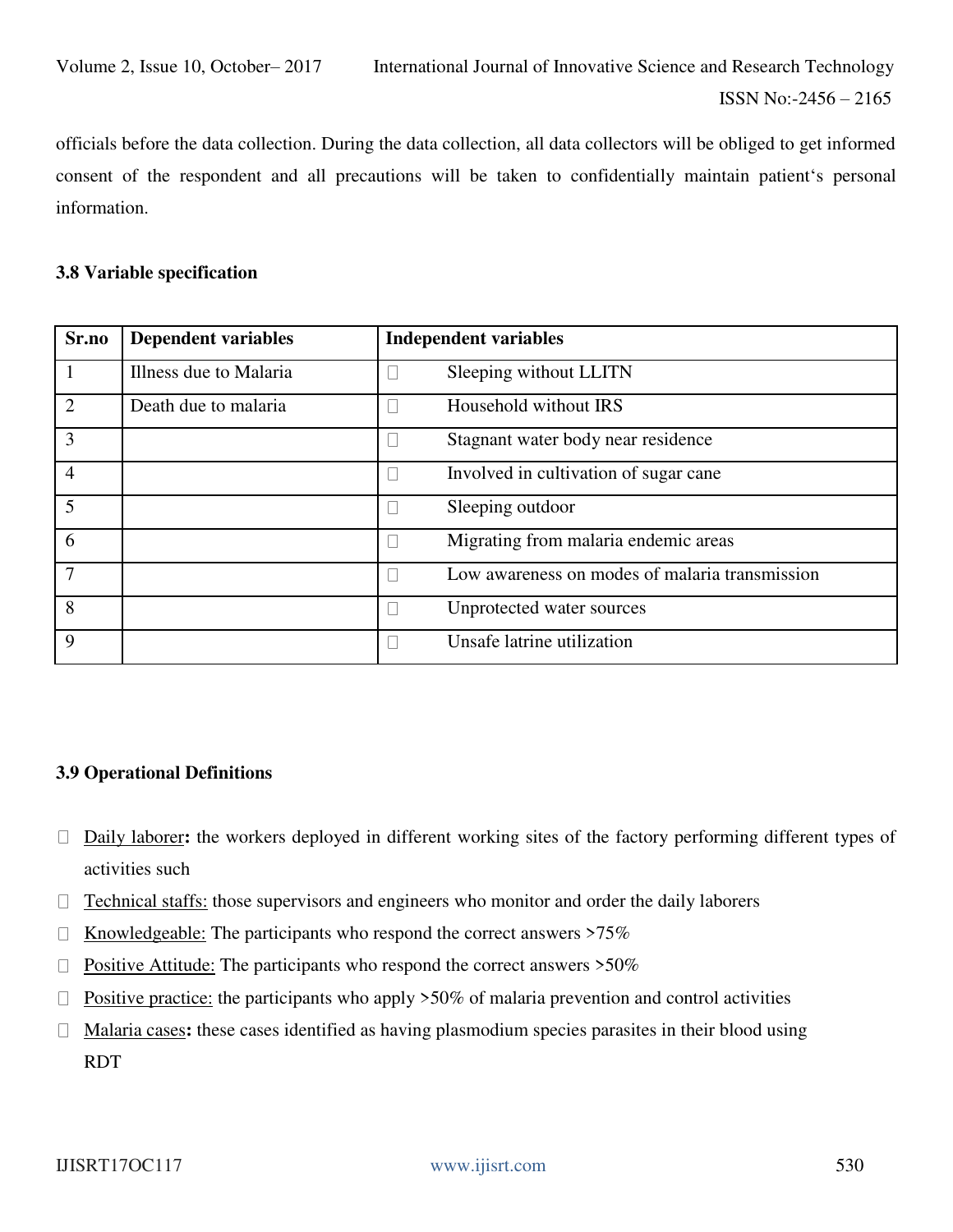- Controls**:** these persons of RDT negative for malaria without any febrile illness disease who reside in the  $\Box$ compound of the factory
- $\Box$  Household with IRS: these residencies sprayed with insecticides before six months
- LLITN users**:** these persons who respond sleeping under LLITNs every night

#### **3.10 Result Dissemination Plan**

Upon the completion of the final research, we submitted it to AFENET CDC trainee grants program and AAU, SPH, EFETP for review process at the end of July/2014. Consequently, a principal investigator will present the reviewed final research report to those organizations separately. As a result, we will request to EPHA for publishing this material. Finally, it will be disseminated to all health institutions according to their hierarchy (Tigray regional health bureau, welkayt woreda health office, health center of welkayt sugar factory) implement the interventions of controlling and preventing malaria disease based upon the findings.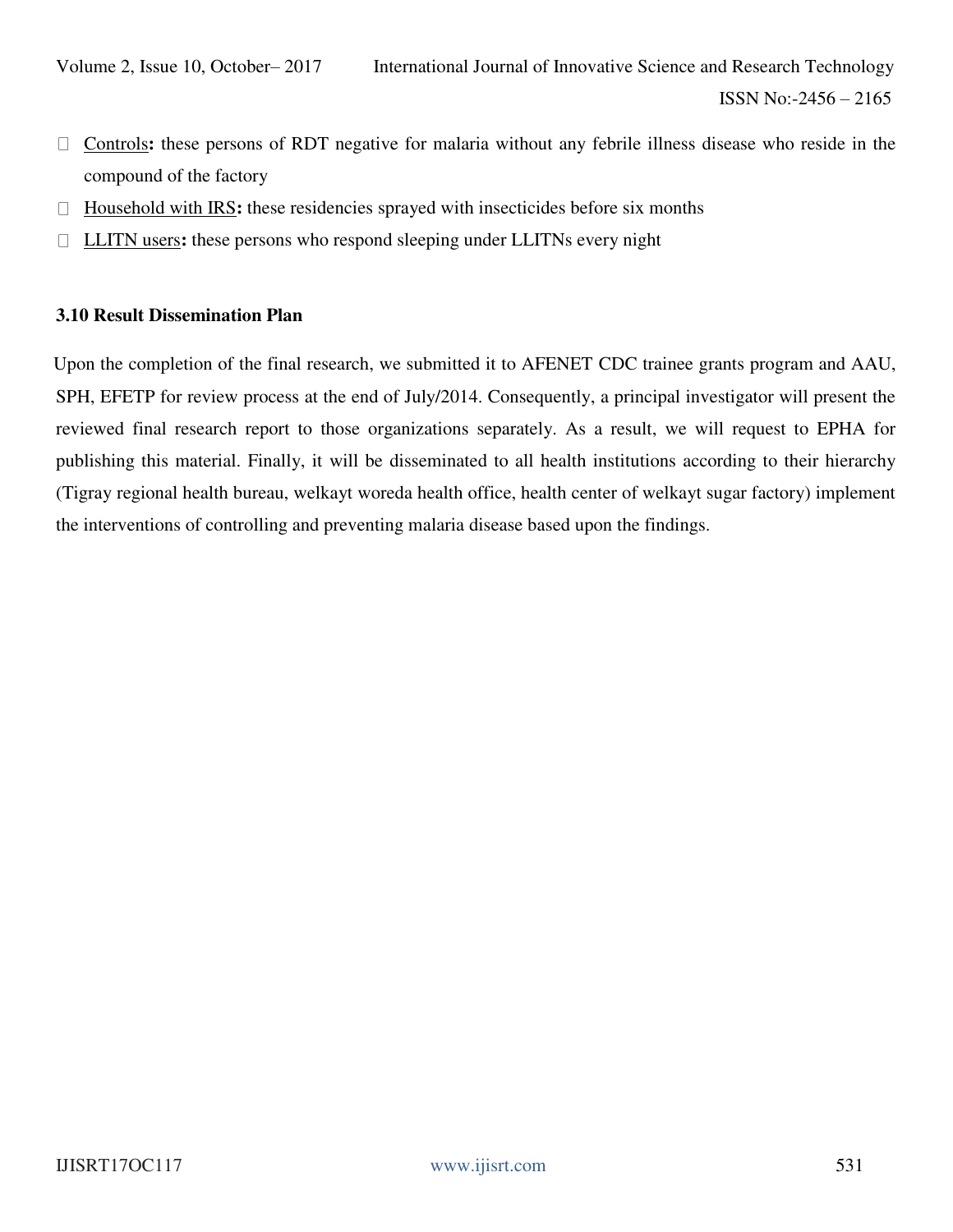# **4. RESULT**

## **4.1 Descriptive Results**

The participation rate that have been enrolled to this study was 95.7 % (450 participants) with 27.1 % (females) and 72.9 %( 328) males. Among these total participants the prevalence of malaria was 16 %( 72cases) in which 52.7 %( 38cases) were plasmodium falciparum, 44.4%932cases) plasmodium vivax and 2.7 %( 2cases) mixed type of plasmodium parasite species. The prevalence of malaria was higher in Kalema working sites with 22.1%(27cases) and it ranges from 6.7%(8cases)-19.6%(23cases) in the remaining three working sites .malaria has affected more males 69.5%(50cases) than females 30.5%(22cases).However, according to the stratification by their sex and residencies, females were highly affected than males in all working sites except Zarema working sites.



# **4.1.1Socio- Demographic Related Factors of Malaria Infection**

Among the total 450 participants ,the prevalence of malaria was 1.3%(6cases) in less than 18 years age,13.6%(61cases) in 19-45 years age and 1.1%(5cases) in greater than 45 years age .consequently ,out of 72 total malaria cases ,age groups of 19-45 years( 84.7%(61cases)) were more affected than the other age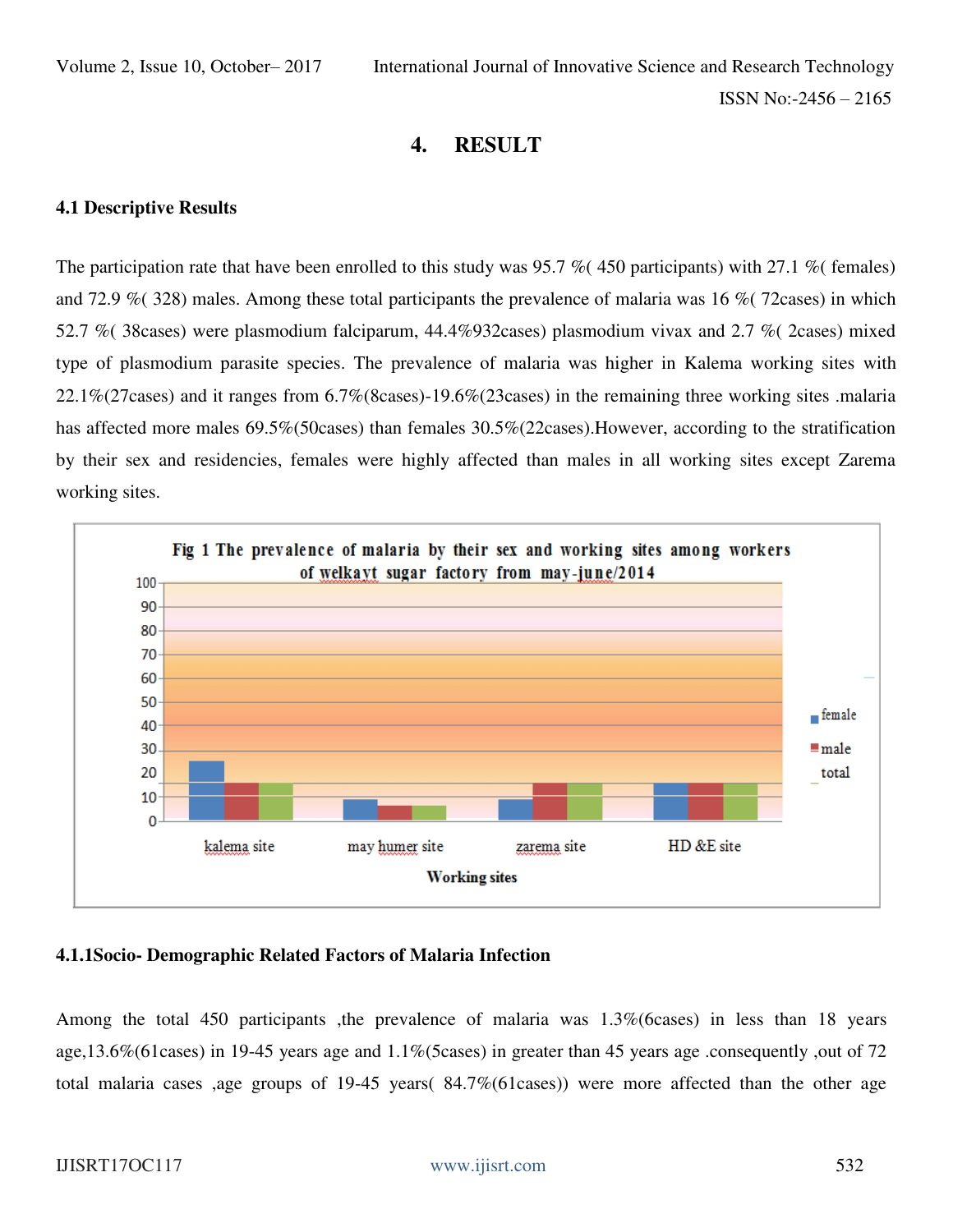category .however, in relative to their age distribution , the prevalence of malaria was higher in elder 35.7%(5cases) than the other. In addition to this, out of the total participants, 53.8 %( 242) were students,

39.1 %( 176) able to read and write and 32 %( 144) elementary school students. As a result most of the participants were a single marital status that consisted of 61.8 %( 278).consequently, the prevalence of malaria was mostly prominent in these students who are daily laborers with 7.1 % (32cases), in class of elementary school 6.9 % (31 cases) and 8.7 % (39 cases) in single marital status.

|                |                         | Case $\%$ (no)  | Control $\%$ (no)      | Total $%$ (no)    |
|----------------|-------------------------|-----------------|------------------------|-------------------|
| Age group      | $\leq 18$               | $20.0\%$ (6)    | $80.0\% (24)$          | $100.0\% (30)$    |
|                | 19-45                   | $15.0\%$ $(61)$ | 85.0%(345)             | 100.0%(406)       |
|                | $>45$                   | $35.7\%(5)$     | $\overline{64.3\%}(9)$ | $100.0\%(14)$     |
|                | Total                   | $16.0\%$ $(72)$ | 84.0%3(78)             | $100.0\% (450)$   |
| occupation     | Office work             | $12.9\%(11)$    | $87.1\% (74)$          | $100.0\%$ $(85)$  |
|                | House keeping           | $7.1\%(2)$      | $92.9\% (26)$          | $100.0\% (28)$    |
|                | <b>Technical staffs</b> | 28.4%(27)       | 71.6%(68)              | $100.0\% (95)$    |
|                | Daily laborers          | 13.2%(32)       | 86.8%2(10)             | $100.0\% (242)$   |
|                | total                   | $16.0\%$ $(72)$ | 84.0%(378)             | $100.0\% (450)$   |
| education      | Illiterate              | $17.5\%(17)$    | 82.5%(80)              | $100.0\%(97)$     |
|                | Read and write          | $17.6\%(31)$    | 82.4%(145)             | 100.0%(176)       |
|                | Elementary              | $11.1\%(16)$    | 88.9%(128)             | $100.0\%$ $(144)$ |
|                | Secondary<br>and        | $24.2\%(8)$     | 75.8%25                | $100.0\%$ $(33)$  |
|                | above                   |                 |                        |                   |
|                | total                   | $16.0\% (72)$   | 84.0%(378)             | 100.0%(450)       |
| Marital status | single                  | 14.0%(39)       | 86.0%(239)             | $100.0\% (278)$   |
|                | married                 | $19.2\%(28)$    | 80.8%(118)             | 100.0%(146)       |
|                | other                   | $19.2\%(5)$     | $80.8\%/21)$           | $100.0\% (26)$    |
|                | total                   | $16.0\% (72)$   | 84.0%(378)             | $100.0\% (450)$   |

Table 1.The socio- demographic of workers of welkayt sugar factory from may-June/2014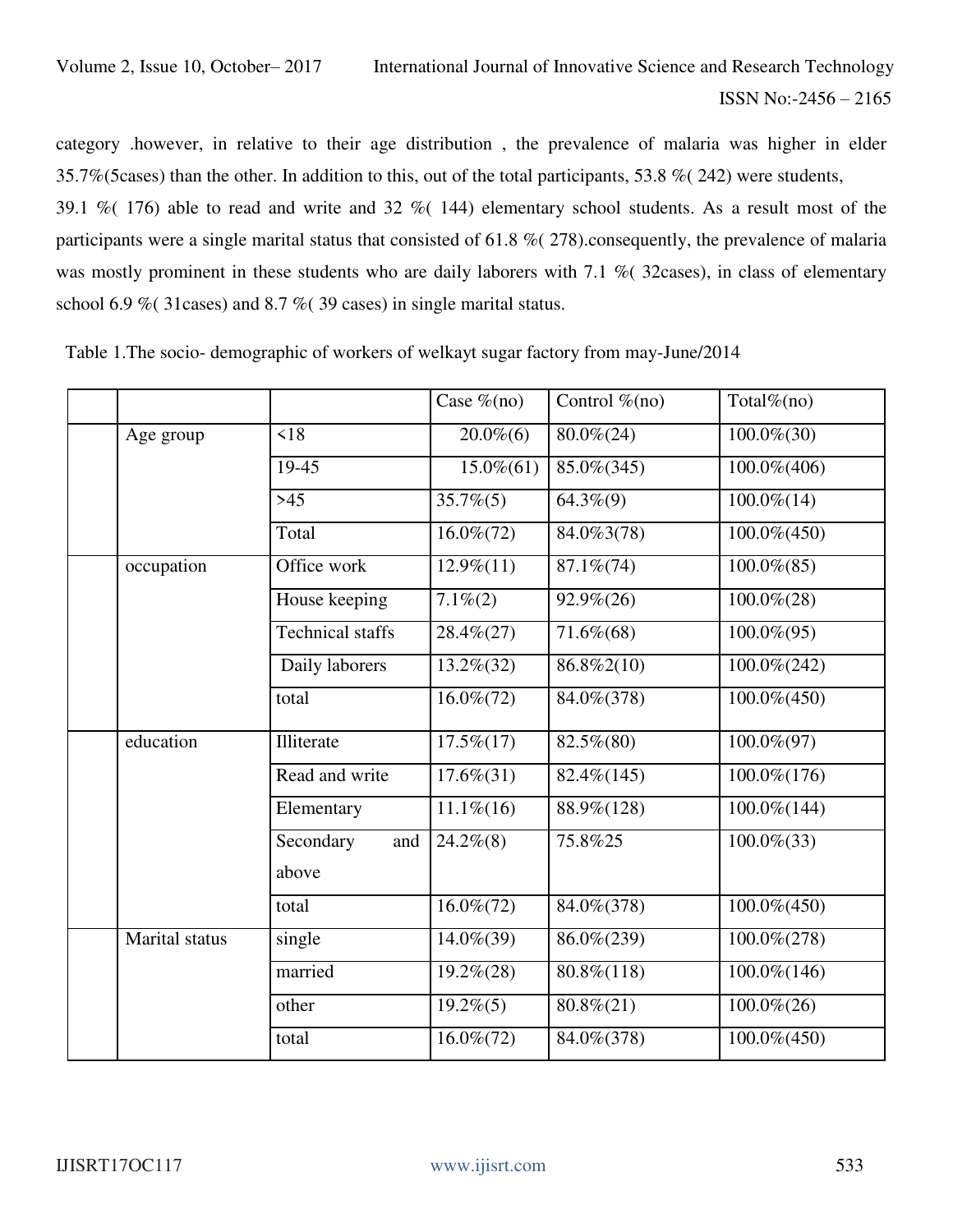

Fig 2 The Map of Ethiopia-Tigray Region –Tselemt District and Welkayt Kebelle ,2014

# **4.1.2 The Coverage of Risk Factors and Housing Conditions**

The distribution of ITNs and irrigation practice was higher in May-humer working sites with 80.7 %( 96) and 47.1 %( 56) respectively. Inaddtion to this, 23.1 %( 104) of the total participants had a knowledge towards malaria prevention and control in this area. this was higher compared to the remaining working sites that ranges from 14.2%(64)-22%(99).Most of the time ,90.2%(406) of the total participants were sleeping in indoor which was similar in all specific working sites that resulted from 79.3%(73)-94.9%(112).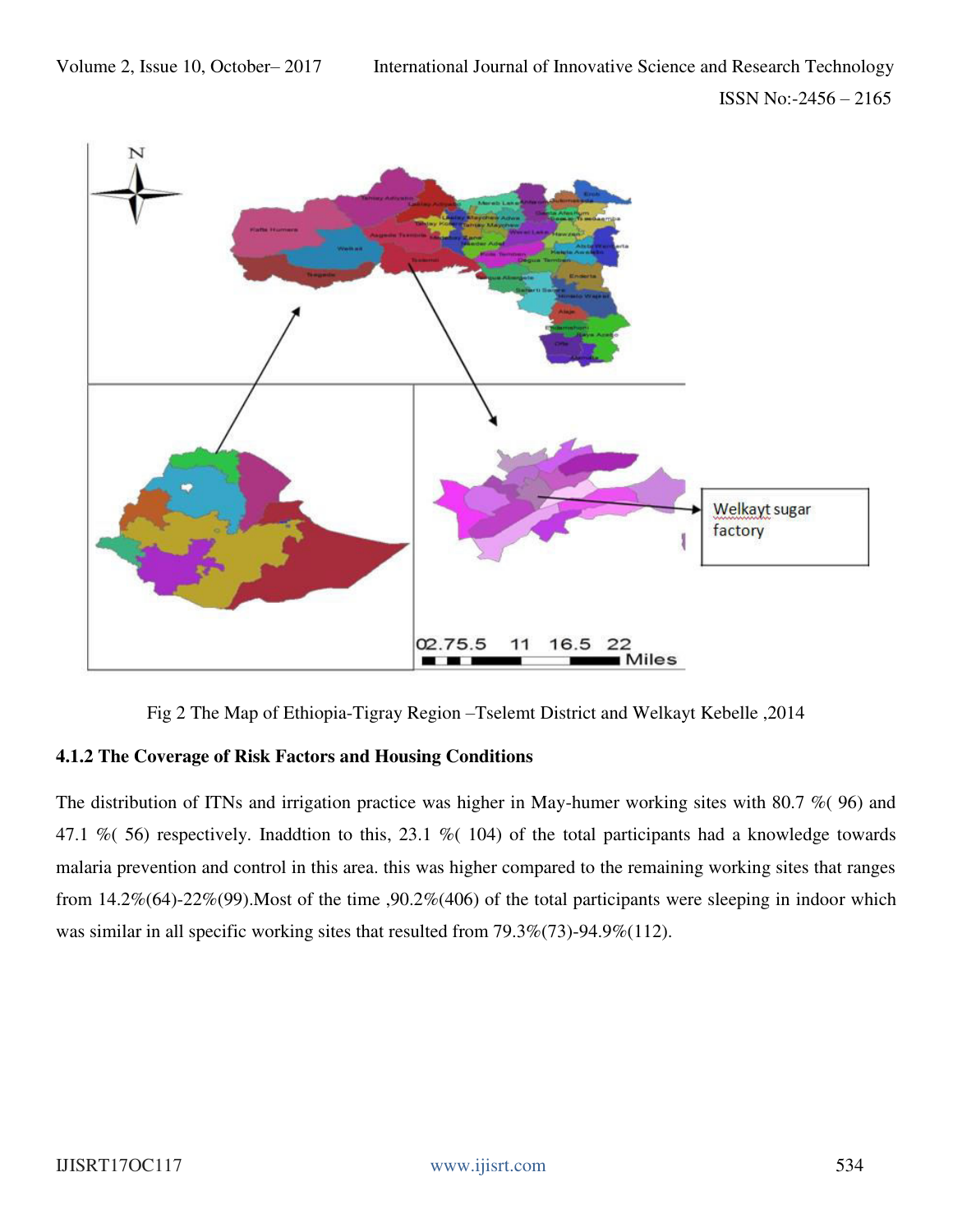

Out of the total participants, 94.4 %( 425) had a residency with smooth floors and plastered walls that may be considered as not safe for mosquito landing .This is also similar result to all working sites that ranges from 92.4%(85)-96.6%(114) and  $88\%/81$ )-97.5%(115) respectively for the above variables. Even, majority of the households of the participants were installed by corrugated iron with —cornes and windows .this has comprised of 97.1%(437).However, the smooth floor, plastered wall and presence of window were lower in Zarema working sites compared to the other. The main source of water supply was, 80.2 %( 361) from tanker truck, 17.3 %( 78) from bore hole and the other 2.5 %( 11) were using from other sources. However, 57.8 %( 260) of the total participants had practicing an open defecation.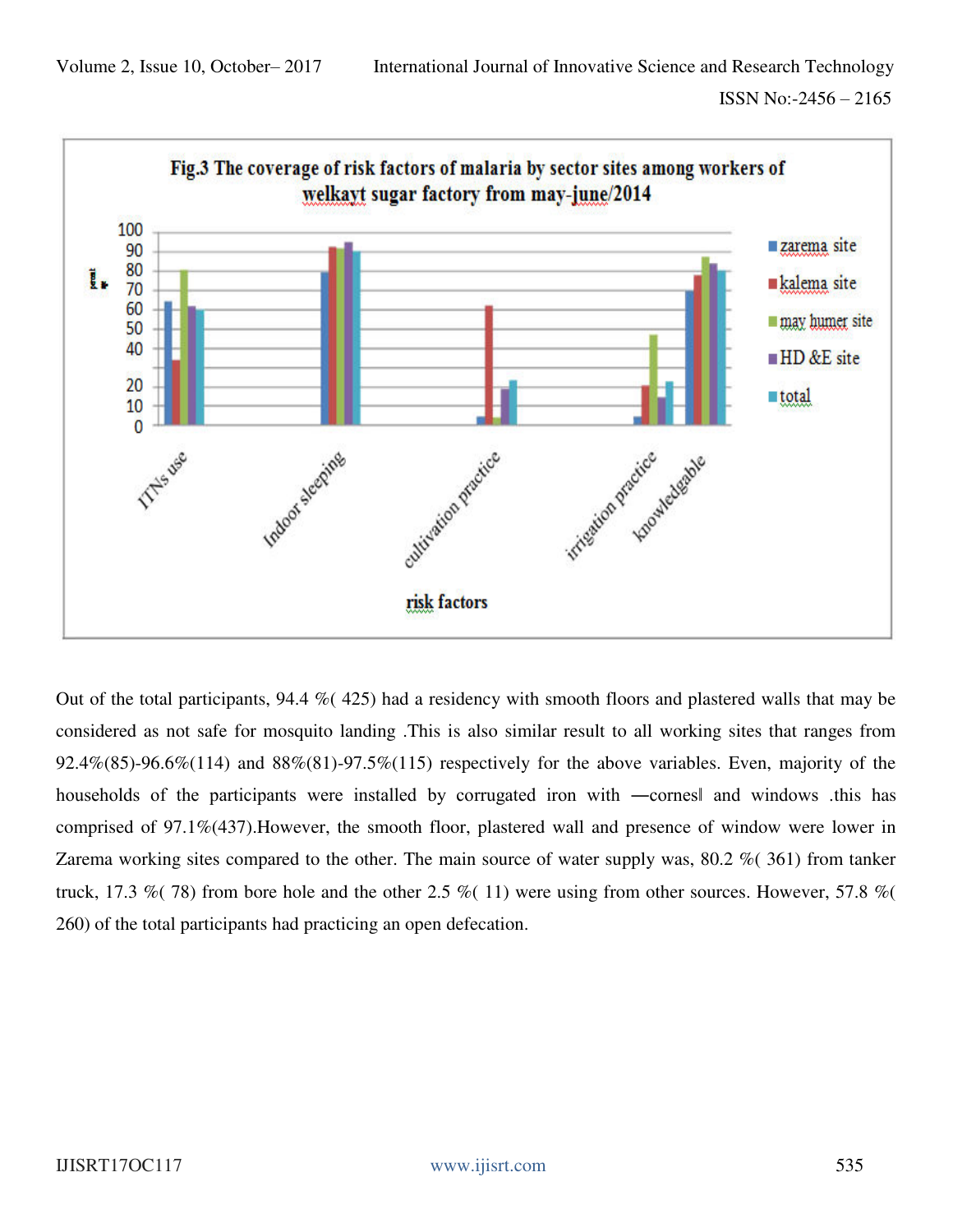

# **4.1.3 The Status of ITNs Conditions**

According to the response of the participants, the ITNs distribution rate was 59.8 % (269) in which 77.7 % ( 209) were males and 22.3 % (60) were females. Out of these 269 ITNs users ,most of them ,  $66.1\%$  (178) were washing their ITNs when it gets dirty, 12.6%(34 ) 2-5 times a year, 5.57%(15) more than 6 times a year and the remaining 15.6%(42) had never washed their ITNs. Most of the ITNs that have been distributed to the community had an age of less than 6 months with 42.3 %( 114) where as 54.6% had 6months -3years age and 3  $\%$  (8) were unknown. Majority of these consisting 70  $\%$  (190) were delivered from work place which had a permanent brand name. Inaddtion to this, 84 %( 226) of the total ITNs were in a safe condition which did not get dirty and had not any hole. However, the other 40.2%(181) of the total participants were not using ITNs in which, of these,  $44.1\%$ (80) were due to absence of ITNs in their home,  $5.6\%$ (9) had claiming that hanging ITNs over bed net influences for irritation, 7.7%(14) feels a suffocation and overcrowdings, 10.4%(19) had other different reasons where as the other 32.5%(59) had not responded us any reason not to use ITNs.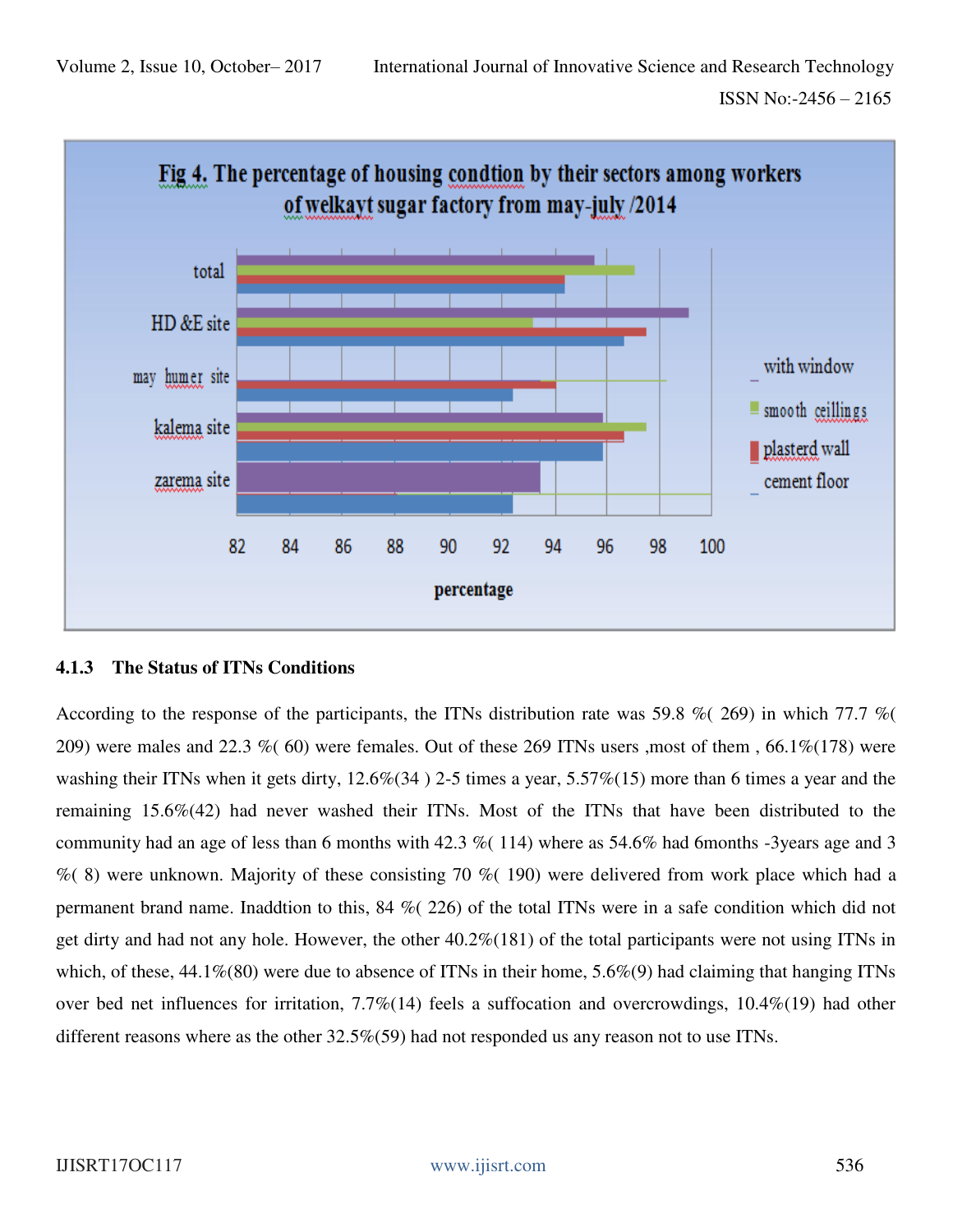| Sr.no          | ITNs condition    | Category                           | Cases $(\% )$   | Control $(\%)$ | Total $(\%)$     |
|----------------|-------------------|------------------------------------|-----------------|----------------|------------------|
| 1              | Reasons not to    | Suffocation and no space           | $57.1\%(8)$     | $42.9\%(6)$    | $100.0\%$ $(14)$ |
|                | use ITNs          | Absence from home                  | $15.0\%(12)$    | 85.0%(68)      | $100.0\% (80)$   |
|                |                   | Irritation                         | $55\%$ (5)      | $45\%.(4)$     | $100\%$ (9)      |
|                |                   | Other reasons                      | $31.6\%$ $(6)$  | $68.4\% (13)$  | $100.0\%(19)$    |
|                |                   | unknown                            | 10.2%6          | 89.8%53        | 100.0%59         |
|                |                   | total                              | $20.4\% (37)$   | 79.6(144)      | 100(181)         |
| $\overline{2}$ | ITNs washing      | When it gets dirty                 | $14.6\% (26)$   | 85.4%(152)     | $100.0\%(178)$   |
|                |                   | 2-5 times a year                   | $14.7\% (5)$    | 83.3%(29)      | $100\% (34)$     |
|                |                   | More than 6 times a year           | $6.7\%(1)$      | 93.3%(14)      | $100.0\%(15)$    |
|                |                   | Never washed                       | $14.2\%$ $(6)$  | 83.8%(38)      | 100(42)          |
|                |                   | Total                              | $12.7\%$ $(35)$ | 87.3%(234)     | 100.0%269        |
| $\overline{3}$ | <b>ITNs</b> age   | Within 6 months                    | $7.9\%(9)$      | 92.1\%(105)    | $100.0\% (114)$  |
|                |                   | 6 months-3 years                   | $16.3\%(24)$    | 83.7% (123)    | $100.0\%(147)$   |
|                |                   | Unknown                            | $25\% (2)$      | $75\%$ (6)     | $100\%$ (8)      |
|                |                   | total                              | $5.5\%(15)$     | 94.5%(234)     | 100(269)         |
| $\overline{4}$ | ITNs brand        | permanent                          | $12.8\%(33)$    | 87.2%(225)     | $100.0\% (258)$  |
|                |                   | other                              | $29.3\%(3)$     | $69.7\%$ $(8)$ | $100\%(11)$      |
|                |                   | Total                              | $13.3\% (36)$   | 86.7%(233)     | 100%(269)        |
| 5              | <b>ITNs</b> donor | Governmental<br>health<br>facility | $3.2\%(1)$      | 96.8%(30)      | $100.0\%$ $(31)$ |
|                |                   | Health extension worker            | $5.0\%(1)$      | 95.0%(19)      | $100.0\% (20)$   |
|                |                   | Retail shop                        | $4.5\%(1)$      | $95.5\%(21)$   | $100.0\% (22)$   |
|                |                   | Work place                         | $15.8\%(30)$    | 84.2%(160)     | 100.0%(190)      |
|                |                   | Other                              | $33.3\%(2)$     | $66.7\%$ (4)   | $100\%$ (6)      |
| 6              | ITNs quality      | Good (no hole)                     | 11.9%27         | 88.1%199       | 100.0%226        |
|                |                   | Poor (1-4holes)                    | 17.9%5          | 82.1%23        | 100.0%28         |
|                |                   | Unknown                            | $20\%$ (3)      | $80\% (12)$    | $100\%(15)$      |
|                |                   | total                              | $13\%(35)$      | 87%(234)       | 100%(269)        |

Table 2 The ITNs conditions among workers of welkayt sugar factory from may-June/2014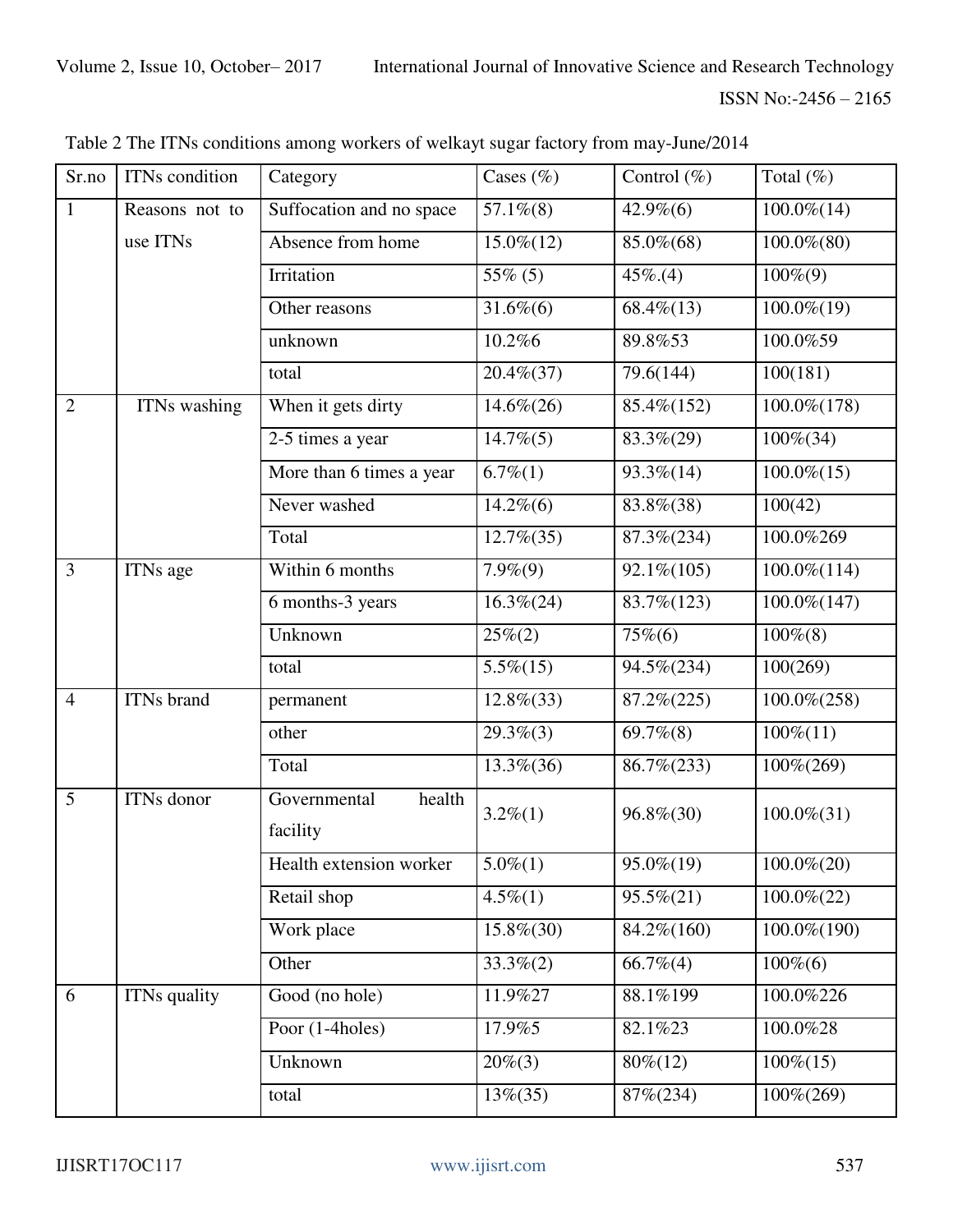### **4.2 Analytical Result**

Out of 450 individual households of the participants, 13.6 %( 61) have been sprayed by insecticides (IRS), 7.8  $\%$  (35) were repellent users and 1.8 %(8) were taking a prophylaxis against to malaria infection. in addition to this, 20  $\%$  (90) of the total participants had presented a swampy area in their residencies and 58.4  $\%$  (263) were observed a stagnant water. According to the indicators, we measured that 66 %( 297) had a positive attitude towards malaria prevention and control methods but 29.1 %( 131) of the total were involved in practice. However, all the factors discussed in the above were not statistically significant in a univariate analysis with 95% CI.

|  |  |  | Table 3 A univariate analysis on risk factors of malaria in welkayt sugar factory from may-June/2014 |
|--|--|--|------------------------------------------------------------------------------------------------------|
|  |  |  |                                                                                                      |

| Sr.no          | <b>Risk factors</b> |                   | Case $(\%)$           | Control $(\%)$       | Crude odds ratio(95%CI) |       |
|----------------|---------------------|-------------------|-----------------------|----------------------|-------------------------|-------|
| $\mathbf{1}$   | Knowledge           | <75%              | 49(13.6)              | 312(86.4)            | $.451(.25-.79)$         | 0.005 |
|                | Knowledgeable       | >75%              | 23(25.8)              | 66(74.2)             |                         |       |
| $\overline{2}$ | Attitude            | Positive attitude | $\overline{46(15.5)}$ | 251(84.5)            |                         | 0.68  |
|                |                     | Negative attitude | 26(17)                | 127(83)              |                         |       |
| $\overline{3}$ | Practice            | $>50\%$           | $\overline{19(14.5)}$ | 112(85.5)            | $0.85(0.48-1.5)$        | 0.57  |
|                |                     | $50\%$            | $\overline{53(16.4)}$ | 266(83.6)            |                         |       |
| $\overline{4}$ | <b>IRS</b>          | Yes               | 11(18)                | 50(82)               | $1.18(0.58 - 2.4)$      | 0.61  |
|                |                     | No                | 61(15.7)              | 328(84.3)            |                         |       |
| 5              | ITNs use            | Yes               | 35(13.1)              | 233(86.9)            | $0.58(0.35-0.97)$       | 0.039 |
|                |                     | N <sub>o</sub>    | 37(20.3)              | 145(39.7)            |                         |       |
| 6              | Repellent use       | Yes               | 9(25.7)               | 26(74.3)             | $1.93(0.86-4.3)$        | 0.1   |
|                |                     | No                | 63(15.3)              | 352(84.8)            |                         |       |
| $\overline{7}$ | Prophylaxis use     | Yes               | 0(0)                  | 8(100)               | $1.19(1.14-1.2)$        | 0.2   |
|                |                     | N <sub>o</sub>    | 72(16.3)              | 370(83.7)            |                         |       |
| 8              | Swampy area         | Yes               | 18(20)                | 72(80)               | $1.4(0.78 - 2.56)$      | 0.247 |
|                |                     | No                | 54(15)                | 306(85)              |                         |       |
| 9              | Stagnant water      | Yes               | 42(16)                | $\overline{221(84)}$ | $0.99(0.59-1.65)$       | 0.98  |
|                |                     | $\overline{No}$   | 30(16)                | 157(84)              |                         |       |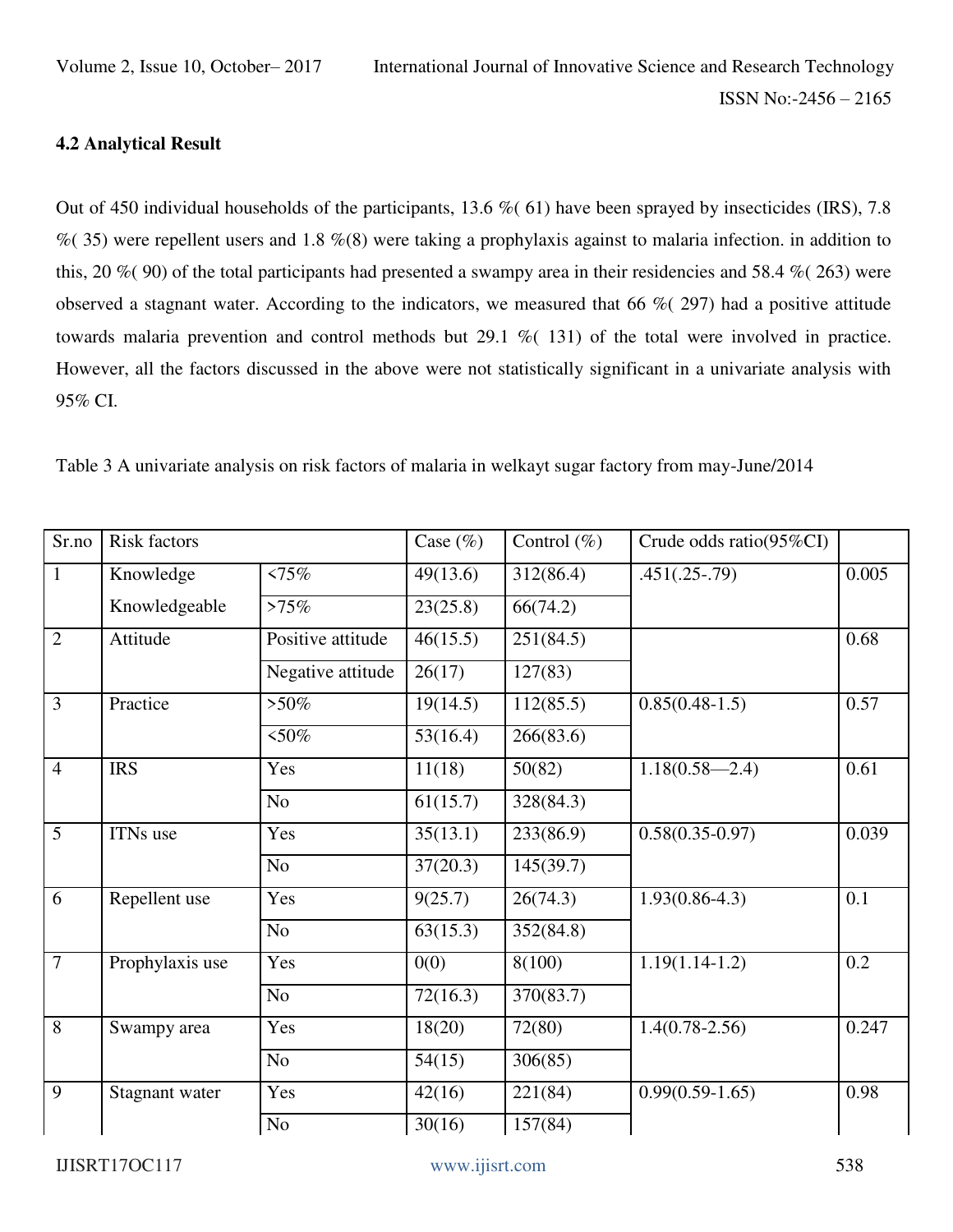Volume 2, Issue 10, October– 2017 International Journal of Innovative Science and Research Technology ISSN No:-2456 – 2165

| 10 |                     |     |          | 78(76.5)  |                  | 0.018  |
|----|---------------------|-----|----------|-----------|------------------|--------|
|    | Irrigation practice | Yes | 24(23.5) |           | $1.92(1.11-3.3)$ |        |
|    |                     | No  | 48(13.8) | 300(86.2) |                  |        |
|    | Cultivation         | Yes | 31(29.2) | 75(70.8)  | $3(1.79-5.19)$   | 0.0000 |
|    | practice            | No  | 41(11.9) | 303(88.1) |                  |        |

Eventhough most of the factors are not statistically significant, the workers can be prevented from malaria infection by 83% using ITNs (95%CI,AOR 0.83(0.47-1.47), by 33%(955CI,0.33(0.15-0.72) sleeping in indoor and by 50%(95%CI, 0.5(0.28-0.91) having a knowledge towards malaria .inaddtion to this, they are more likely to develop malaria infection 2.4 times these who practice in irrigation(95%CI, 2.41(1.34-4.3)) and by 3.38 (95%CI, 3.38(1.85-6.18)times the workers involved in sugar cane cultivation.

Table 4.A multi-variate analysis risk factors of malaria among workers of welkayt sugar factory from may-June/2014

| Sr.no          | List of risk factors           | $AOR(95\%CI)$     | Chi-square ( |
|----------------|--------------------------------|-------------------|--------------|
| 1              | ITNs use                       | $0.83(0.47-1.47)$ | 0.053        |
| $\overline{2}$ | Sleeping habit(indoor/outdoor) | $0.33(0.15-0.72)$ | 0.005        |
| 3              | Irrigation practice            | $2.41(1.34-4.3)$  | 0.003        |
| $\overline{4}$ | Cultivation practice           | $3.38(1.85-6.18)$ | 0.000        |
| 5              | Knowledge towards malaria      | $0.5(0.28-0.91)$  | 0.025        |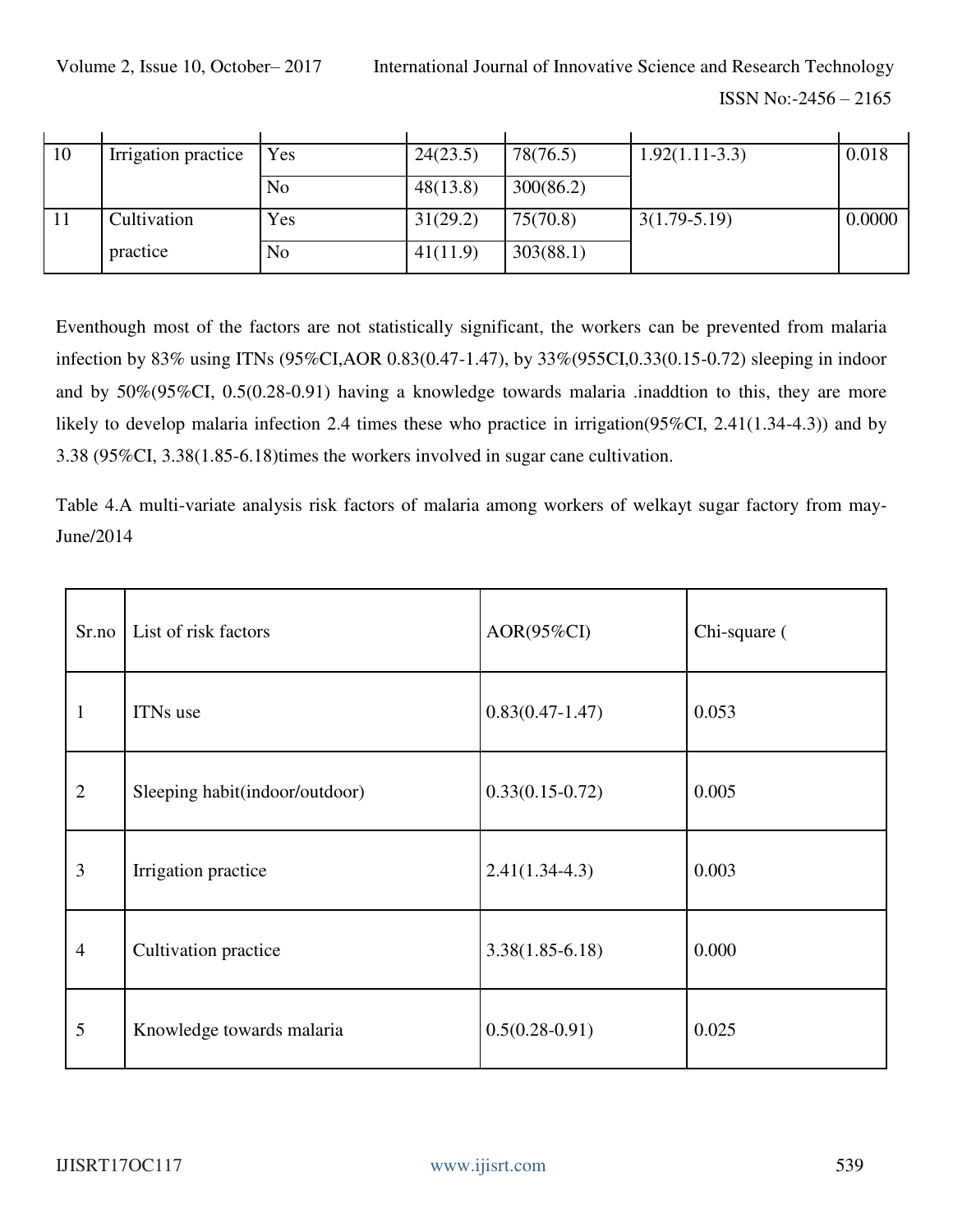# **5. LIMITATION OF THE STUDY**

- Shortage of resource to confirm by microscopy blood-slide examination
- There was no network access for five days during data collection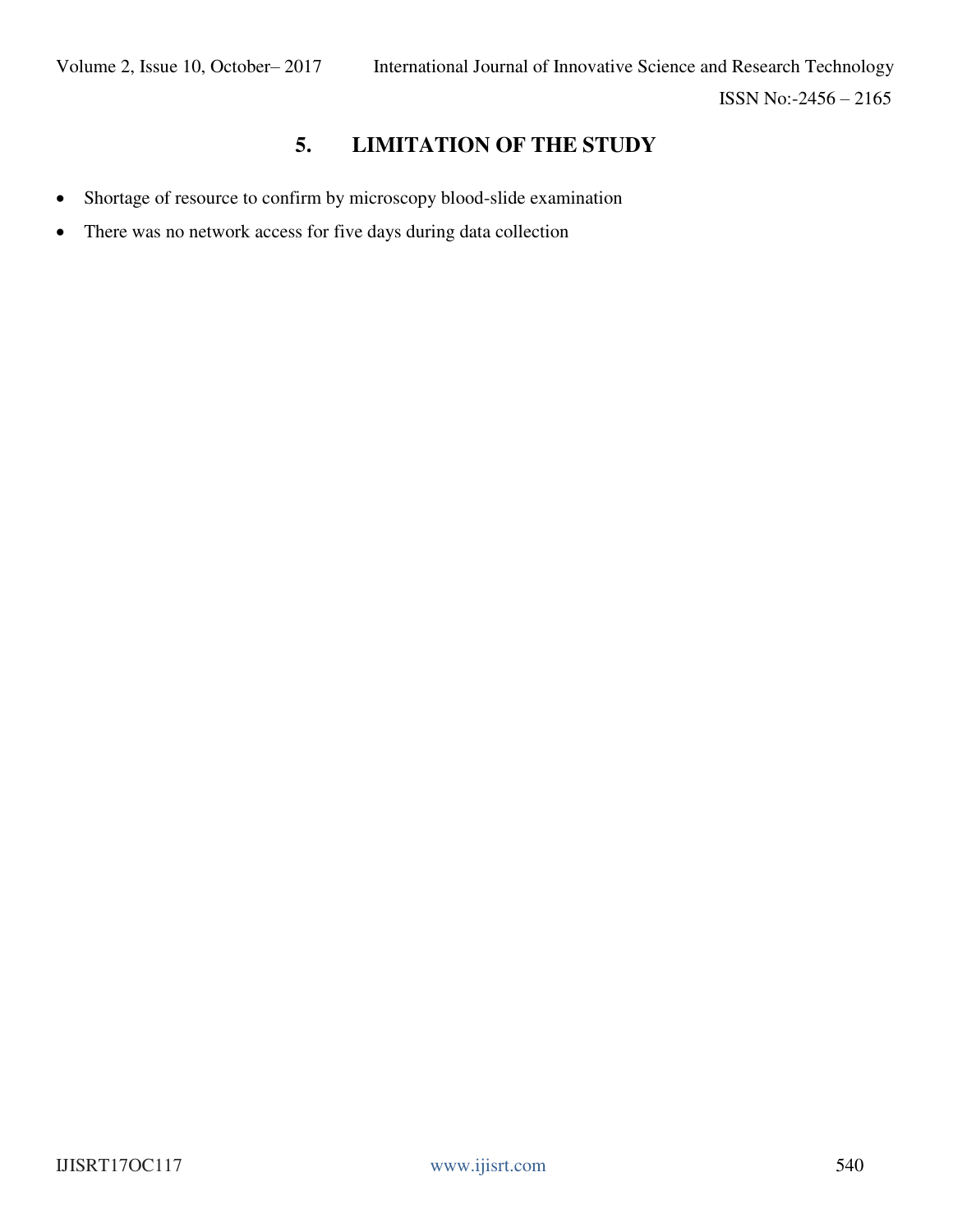### **6. DISCUSSIONS**

Welkayt sugar factory is among the areas which are located in an altitudes with  $\leq 2000$ m in which it is considered as malarious area .As a result the prevalence of malaria by RDTs was four folds compared to an MIS conducted in Ethiopia, 2011.However we haven't done a microscopy blood-slide examination to detect malaria infection in which it was 1.3% in Ethiopia since 2012. So that there might not be a discrepancy between in RDTs and microscopy blood-slide examination in welkayt sugar factory .Because the sensitivity and specifity of RDTs that we have been used in this study was the same to that of MIS in Ethiopia.

There had been a different prevalence of malaria infection among all working sites of welkayt sugar factory .This might be happened with unequal distribution of Long lasting insecticides nets (LLITNs), indoor residual spray and the difference in educational status despite the application of health education to all workers. In addition to this, males were highly infected than females which were not similar to the study of MIS in Ethiopia 2012. This could be due to males were most frequently enrolled to this study and they have been engaged mostly to malaria risk areas such as , cultivating of sugar cane and dam construction .

According to univariate analysis, malaria infection was not associated with the occupational status, marital status and educational status among workers of welkayt sugar factory from may-June/2014. However, malaria has affected more age groups of 19-45 years that did not meet with the study of WHO in 2012 Eventhough most of the workers were adults and the participation rate to this study was most frequent. The prevalence of malaria infection was also higher in those who were technical staffs and daily laborers because of the exposure in sugar cane farming land and irrigations and those who were elementary schools and able to read and write were also highly affected by malaria infection due to low awareness towards malaria prevention and control . Therefore these factors are a clue for malaria infection in welkayt sugar factory.

The housing conditions of the residents was safe in all working sites with an access of windows, plastered walls, smooth ceilings and cement floor except in zarema working sites. This might have been influenced for malaria infection not to be seen beyond a prevalence of 16 %( 72cases) in welkayt sugar factory. Because, these factors are considered to be unsafe for mosquito landing and biting. However, the coverage of safe water supply and latrine utilization was very low compared to the national base line in Ethiopia this could lead to fetch water from pond and open defecation respectively. Consequently, the workers are going to be exposed to the areas where mosquito breeds.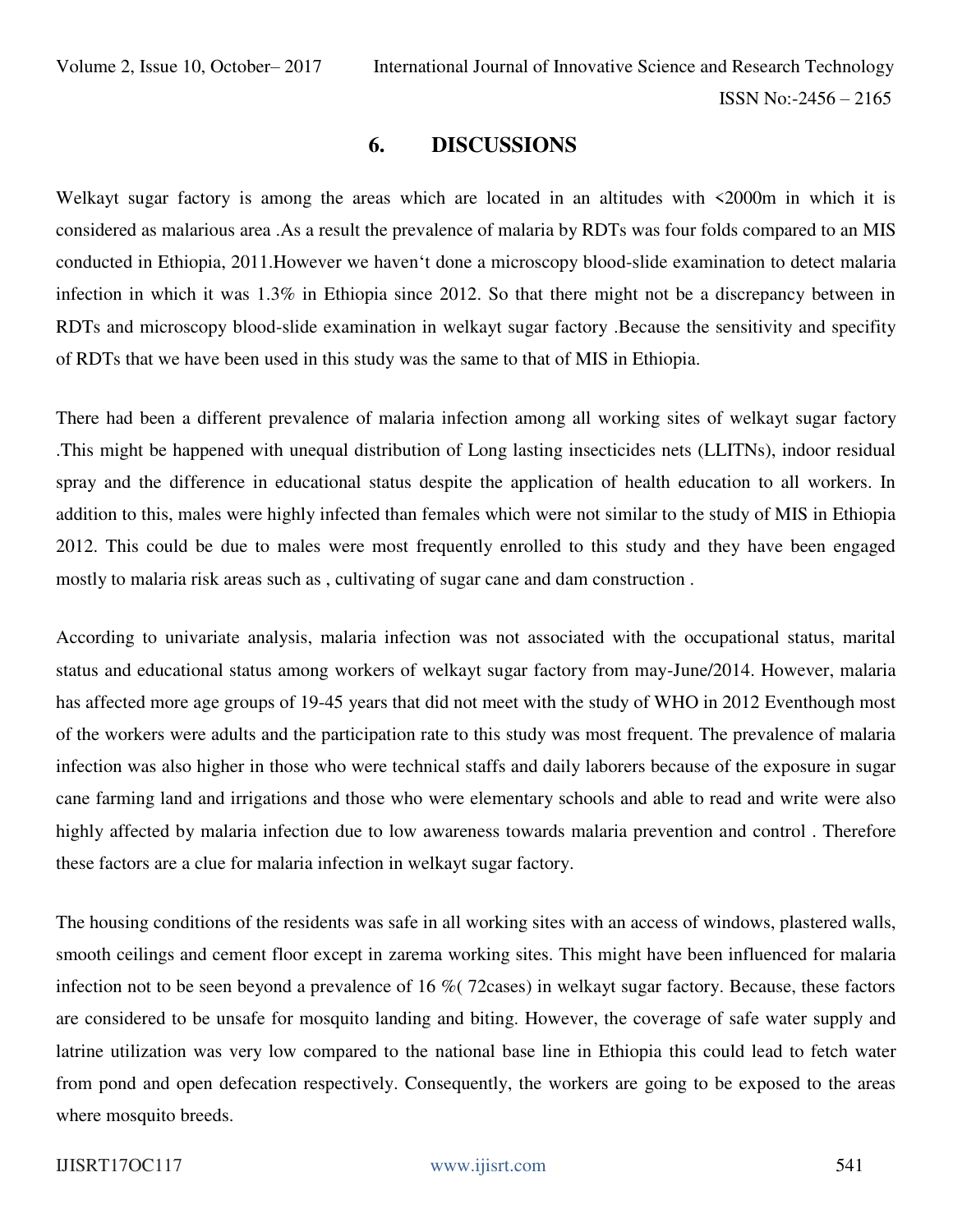In welkayt sugar factory, the distribution of LLITNs was 59.9%(269) which is in the range of to the study in sub-Saharan Africa 2012.But it was lower compared to the study conducted in Afar region in 2012 that were 82.5% of the surveyed households that had at least one LLITNs hanging. According to most of the respondent, they did not apply the standard rules of LLITNs washing rather they believe to wash their ITNs when it gets dirty. Deliberately, majority of the LLITNs were in a good condition with no holes, less than three years aged, and did not get dirty.

Inaddtion to this, some of the total participants were complaining an absence of LLITNS in the organization for use and they were feeling suffocation, irritation and overcrowdings not to use LLITNs The low distribution and acceptance of LLITNS has resulted for malaria infection to be higher among workers of welkayt sugar factory in 2014.

The coverage of insecticide residual spray (IRS) was lower than to the range of other studies like the study that have been conducted in sub-Saharan Africa 2012.

According to the multi vitiate analysis, LLITNs, sleeping habit in indoor and knowledge towards malaria prevention and control was the main associated factor to prevent from malaria infection. And also those workers who are participating in sugar cane cultivation area and irrigation are mainly at risk for malaria infection. Because, most of the workers were neither using repellents nor prophylaxis against malaria infection.

Generally, we concurred that the place welkayt sugar factory face a significantly higher malaria infection because of the low application of prevention measures ranging from promotion of LLITNs to indoor residual spray (IRS) , environmental vector management and low community awareness towards prevention and control methods of malaria infection.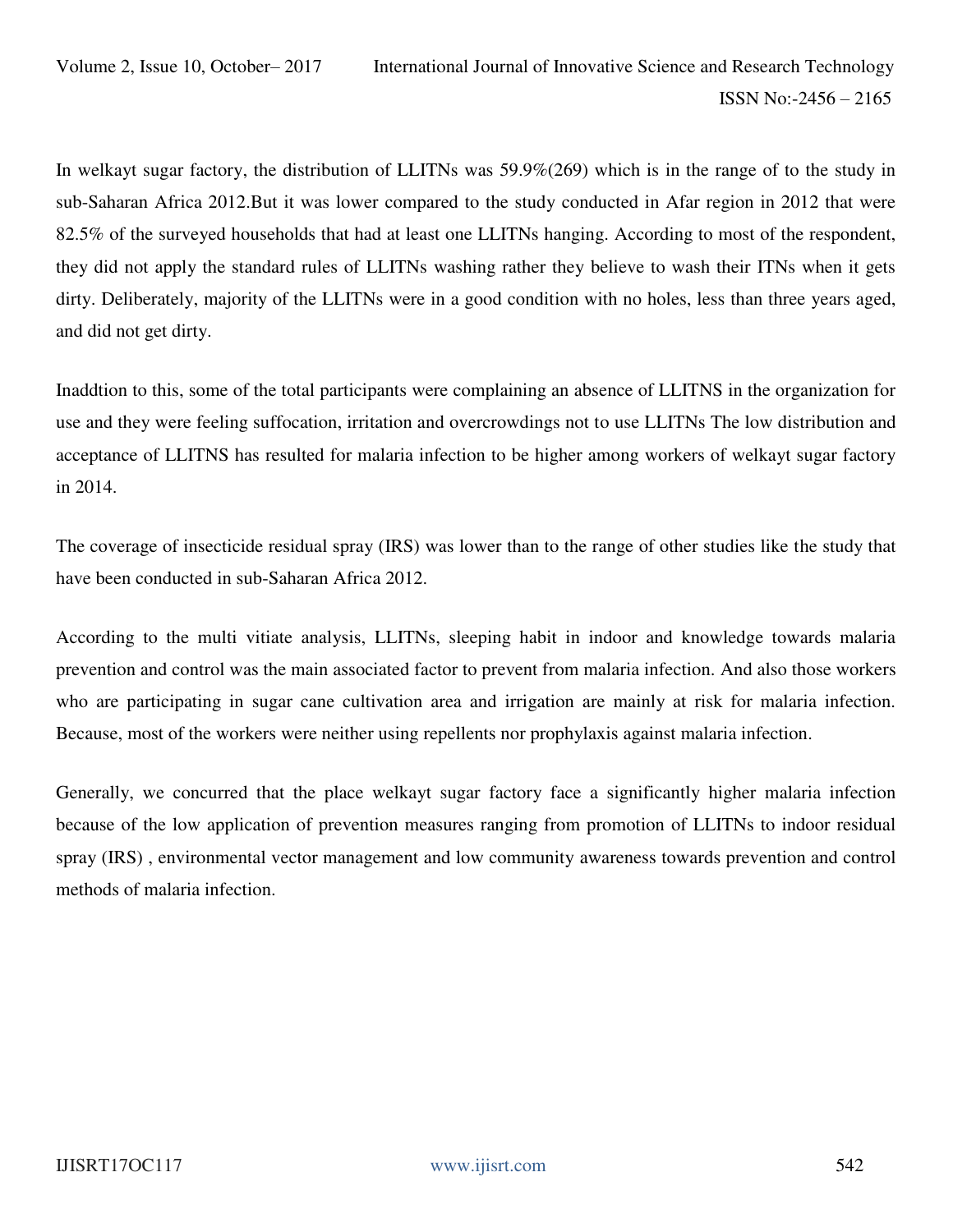# **7. RECOMMENDATIONS**

- $\triangleright$  Tigray regional health bureau should supply LLITNs , IRS , repellents and prophylaxis
- $\triangleright$  The health worker of welkayt sugar factory should create a behavioral change of the workers on prevention and control of malaria infection
- $\triangleright$  The workers need to participate on environmental vector management
- $\triangleright$  The workers mostly assigned to sugar cane cultivation and irrigation should be prioritized to get repellents and prophylaxis
- $\triangleright$  The organization should facilitate in safe water supply and latrine utilization
- $\triangleright$  We highly encourage safe housing conditions of the workers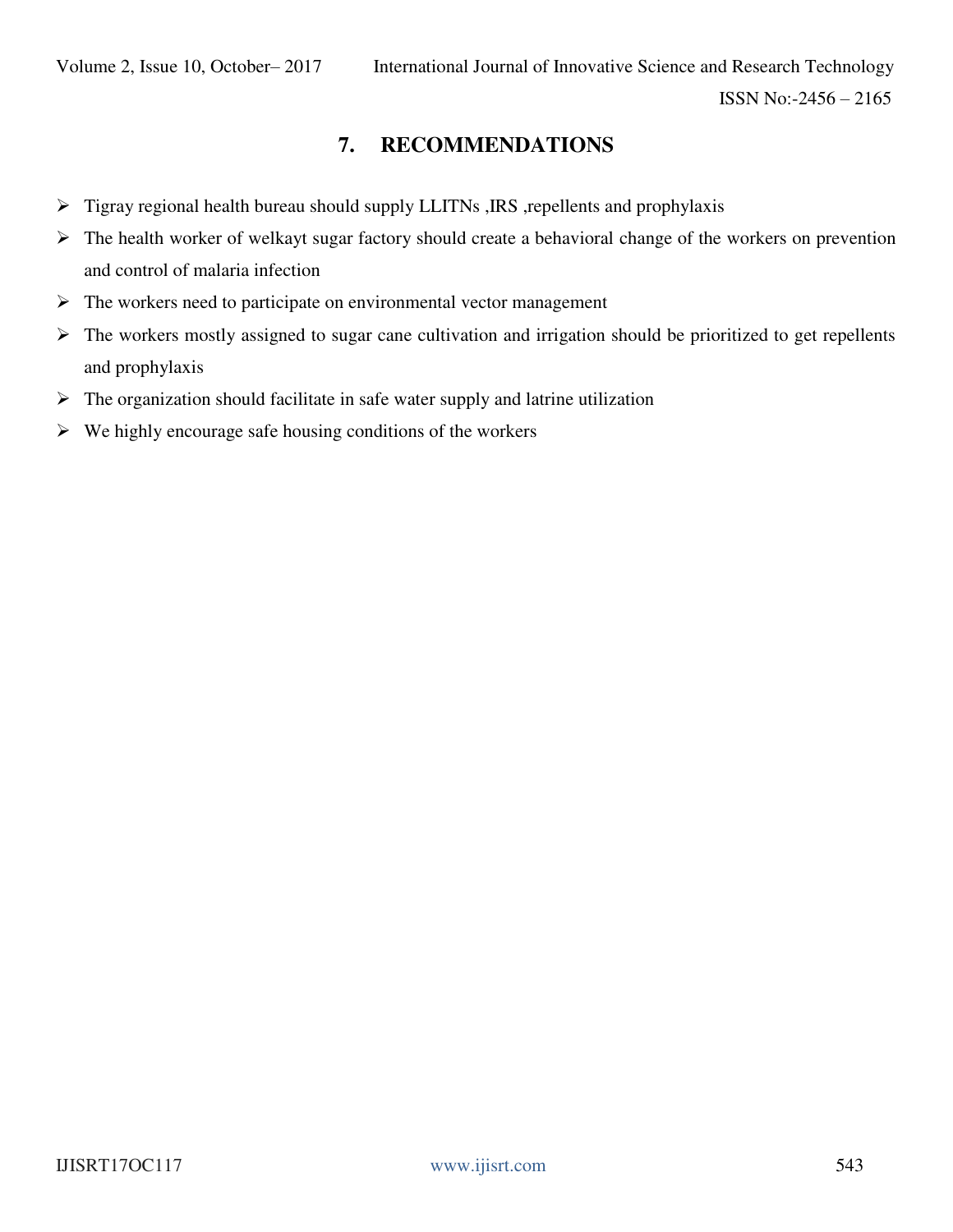# **8. REFERENCES**

- [1].Malaria appalling death toll in sub-Saharan Africa, Mason B. <http://www.wsws.org/articles/2003>
- [2].World malaria report, WHO, 2013
- [3].World malaria report, WHO, 2012
- [4].The Status of Malaria among Pregnant Women: A Study in Lagos, Nigeria. African Journal of WHO Global Malaria Program: World Malaria Report*,* pp*.* 111. (2011),
- [5].High malaria prevalence and urban agriculture in Accra, Ghana Klinkenberg E, McCall PJ, Hastings LM, Wilson MD, Amerasinghe FP, Donnelly MJ, 2005.. Emerg Infect Dis 11: 1290–1293.
- [6].Vulnerability of Indigenous health to climate change: a case study of Uganda's Batwa pygmies Berrang-Ford, Lea et al., (2012).‖ Social Science and Medicine 75, no. 6: 995-1142.
- [7].Uganda National Malaria Control Strategic Plan 2010/11-2014/15*.* Ministry of Health, October 2011, pp.
- [8].Ethiopia National Malaria Indicator Survey 2011, EFMoH.
- [9].Report of Malaria and Trachoma Survey in Ethiopia AUGST, 2007 the Carter Center: Winskill et al. Malaria Journal 2011, 10:98<http://www.malariajournal.com/content/10/1/98>
- [10]. Malaria survey, Pan African Medical Journal. 2012; 13 (Supp 1):9 | Kassahun Negash et al.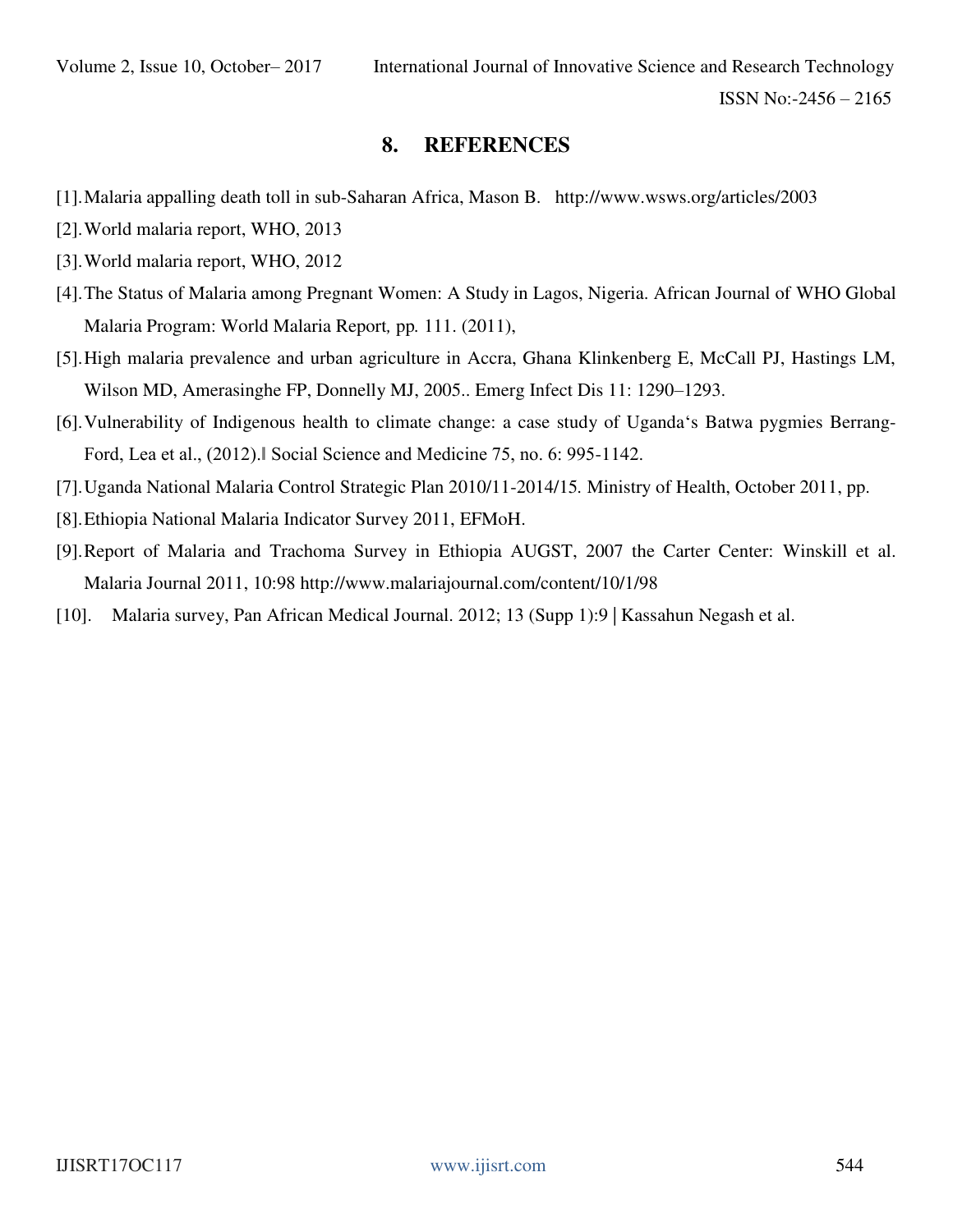# **9. DATA COLLECTION TOOLS**

Data collection tools for a research project proposal on the study of RDT prevalence and associated risk factors of malaria disease among workers of sugar factory, Tigray region from may-June/2013.

Name \_\_\_\_\_\_\_\_\_\_\_\_\_\_\_\_\_\_ Date of Data collection \_\_\_\_\_\_\_\_\_\_project Name\_

Case Status; case control ID ID

# **1. Socio –Demographic**

| Sr.no | Question                  | Alternatives                        |
|-------|---------------------------|-------------------------------------|
| 1.1   | <b>Sex</b>                | 1.Male<br>2. Female                 |
| 1.2   | Age                       | Month<br>Years                      |
| 1.3   | Occupation                | 1. Office only<br>2. House          |
|       |                           | 3. supervisor<br>4.student          |
|       |                           | 5. Farming (in sugar cane) 6. Other |
| 1.4   | <b>Educational level</b>  | 2. Read & write<br>1. Illitrate     |
|       |                           | 3. Elementary<br>4. Secondary       |
|       |                           | 5. college and above                |
| 1.5   | Marital status            | 1.single<br>2. Maried               |
|       |                           | 3.Diverced<br>4. Widowed            |
|       |                           | 5. Under age of 18                  |
| 1.6   | Number of family in house |                                     |

# **2. MEDICAL HISTORY (for cases only)**

| 2.1 | What were the signs and symptoms?       | 1. fever or fever with headache,           |
|-----|-----------------------------------------|--------------------------------------------|
|     |                                         | 2. Rigor, 3.back pain, 4.chills, 5.sweats, |
|     |                                         | 6. Myalgia, 7. nausea, 8. and vomiting     |
|     | RDT for plasmodium parasites            | 1.posetive<br>2. negative                  |
|     | If positive, write the name of parasite |                                            |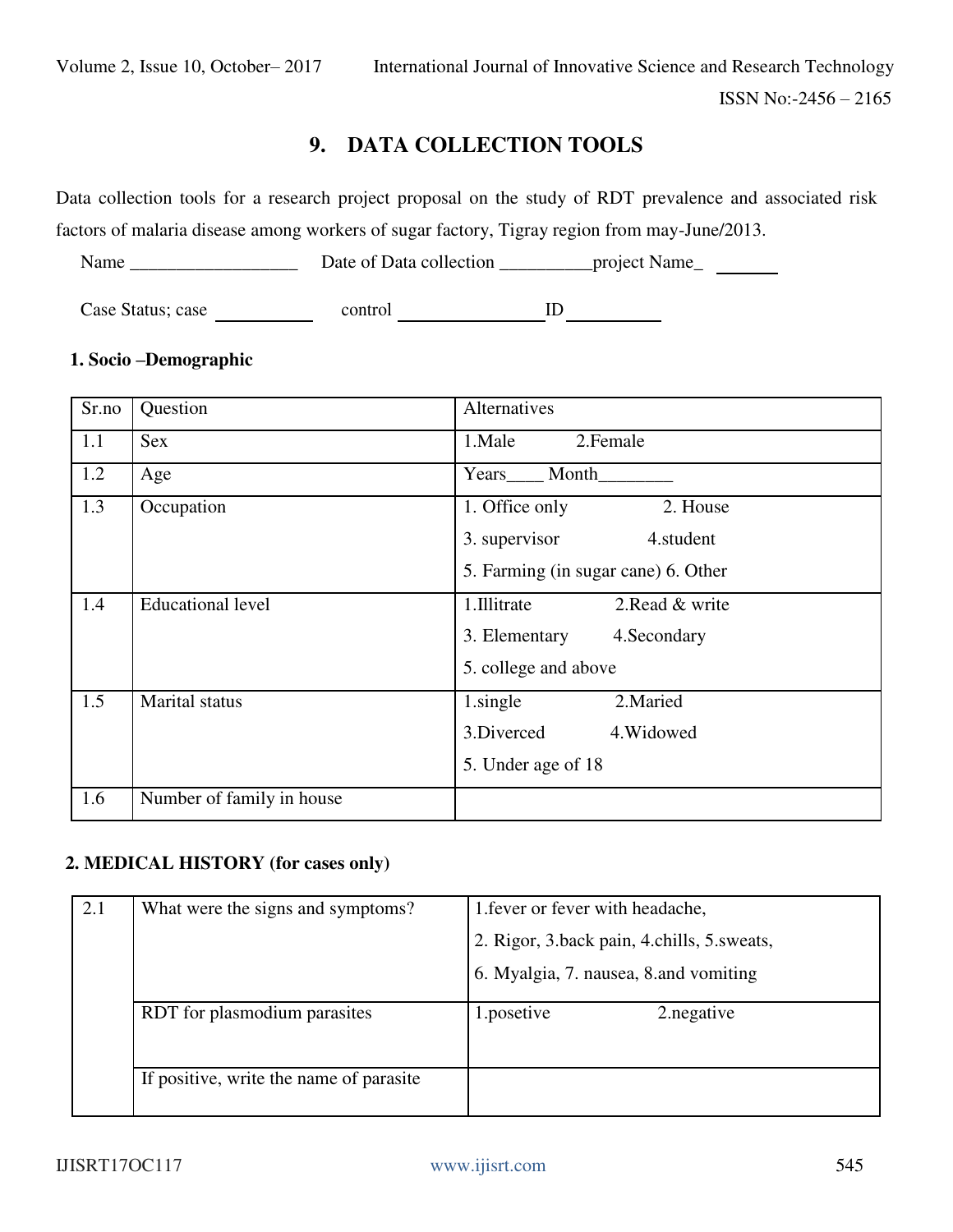| 2.2 | For how many days were you ill? |                                  |
|-----|---------------------------------|----------------------------------|
| 2.3 | Did you take treatment?         | 1.Yes<br>2.No                    |
| 2.4 | Did you /he/she recovered after | 2. partially improved<br>1.cured |
|     | atment                          | 3. Deteriorated 4. Death         |
|     |                                 |                                  |

# **3. RISK FACTORS**

| Sr.n             | questions                                         | response                                           |
|------------------|---------------------------------------------------|----------------------------------------------------|
| $\overline{3.1}$ | Was your house sprayed in this year?              | 1.Yes<br>2.No                                      |
| $\overline{3.2}$ | If yes, How many months ago sprayed?              |                                                    |
| 3.3              | Does your household have mosquito nets?           | 1.Yes<br>2.No                                      |
| $\overline{3.4}$ | If yes, how many?                                 |                                                    |
| $\overline{3.5}$ | Did you sleep under this mosquito net last<br>ht? | 2.No<br>1.yes                                      |
| $\overline{3.6}$ | If no, why don't use it?                          | $1.$ No malaria<br>2. No nuisance                  |
|                  |                                                   | 3. No space for net<br>4.Irritation                |
|                  |                                                   | 5.Suffocation<br>6. Difficult hanging net          |
|                  |                                                   | 8. Absence from home<br>7.Shape                    |
|                  |                                                   | 9.Other<br>10.Don't know                           |
| 3.7              | How often do you wash your $net(s)$ ?             | 1, When it gets dirty<br>2.1 time a year 2         |
|                  | (Don't read the response)                         | $3.2 - 3$ times a year 3<br>$4.4 - 5$ times a year |
|                  |                                                   | 5.6 or more times a year                           |
| $\overline{3.8}$ | How long ago did your household obtain            | 1.whith in 6 months<br>2.6months-3 years           |
|                  | mosquito net?                                     | nths ago                                           |
|                  |                                                   | 3. More than 3 years ago<br>4.unknown              |
| $\overline{3.9}$ | What is Brand of Mosquito net?                    | 1. Permanent<br>2. Olyset3. Safenit                |
|                  |                                                   | 5. Other/Don_t Know<br>terceptor                   |
| $\overline{3.7}$ | Where did you obtain the net                      | 1.Governmental health facility 2.Health extension  |
|                  |                                                   | rker                                               |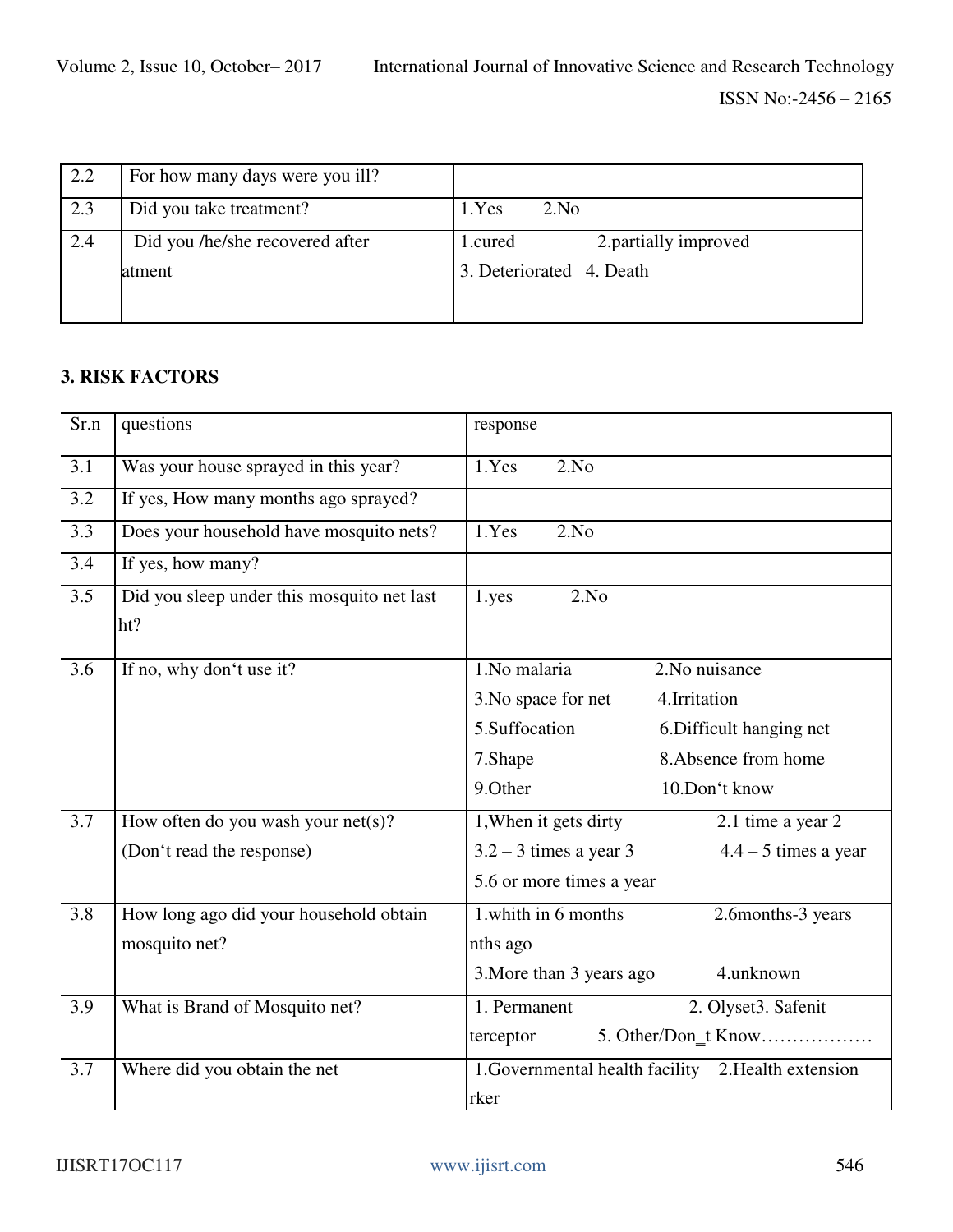|  | 3. Community health worker | 4. Retail shop |
|--|----------------------------|----------------|

|     |                                       | 5.Pharmacy<br>6. Work place                     |  |
|-----|---------------------------------------|-------------------------------------------------|--|
|     |                                       |                                                 |  |
| 3.8 | What is general condition of the net? | 1Good(no holes)<br>2. Fair (no holes that fit a |  |
|     |                                       | ch battery)                                     |  |
|     |                                       | 3, Poor (1-4 holes that fit a torch battery     |  |
|     |                                       | 4. Unsafe (>5 holes that fit a torch battery)   |  |
|     |                                       | 5. Unused (still in package)<br>6.Unknown       |  |
| 3.9 | Have you ever used repellent against  | 1.Yes<br>2.No                                   |  |
|     | squito?                               |                                                 |  |
| 4.0 | If yes, When?                         | 2. At night only (sleeping)<br>1.every day      |  |
|     |                                       | 3.At work place<br>4. At day only (where ever)  |  |
| 4.1 | Have you ever used prophylaxis?       | 2.No<br>1.yes                                   |  |
| 4.2 | If yes, what type of drug?            |                                                 |  |
| 4.3 | If yes, how often?                    | 2.twice a year<br>1.once a year                 |  |
| 4.4 |                                       | 1.Nutral floor<br>2.Ceramic                     |  |
|     | What is main material of the floor?   | 3. Cement<br>4.Carpet                           |  |
|     |                                       | 6.Earth/sand<br>5.Dung                          |  |
|     |                                       | 7. Wood planks<br>8.others                      |  |
|     |                                       |                                                 |  |
| 4.5 |                                       | 1.No walls                                      |  |
|     | What is main material of the wall?    | Cane/trucks/bamboo/reed                         |  |
|     |                                       | 3. Bamboo/wood with mud<br>4. Stone with mud    |  |
|     |                                       | 6. Cement<br>5. Carton                          |  |
|     |                                       | 7. Bricks<br>8. Wood planks                     |  |
|     |                                       | 9. Other                                        |  |
| 4.6 |                                       | 1.Thatch/Leaf<br>2 Sticks and mud               |  |
|     | What is main material of the roof?    | 3. Rustic mat/plastic sheet<br>4.Wood           |  |
|     |                                       | 5.Corrugated iron                               |  |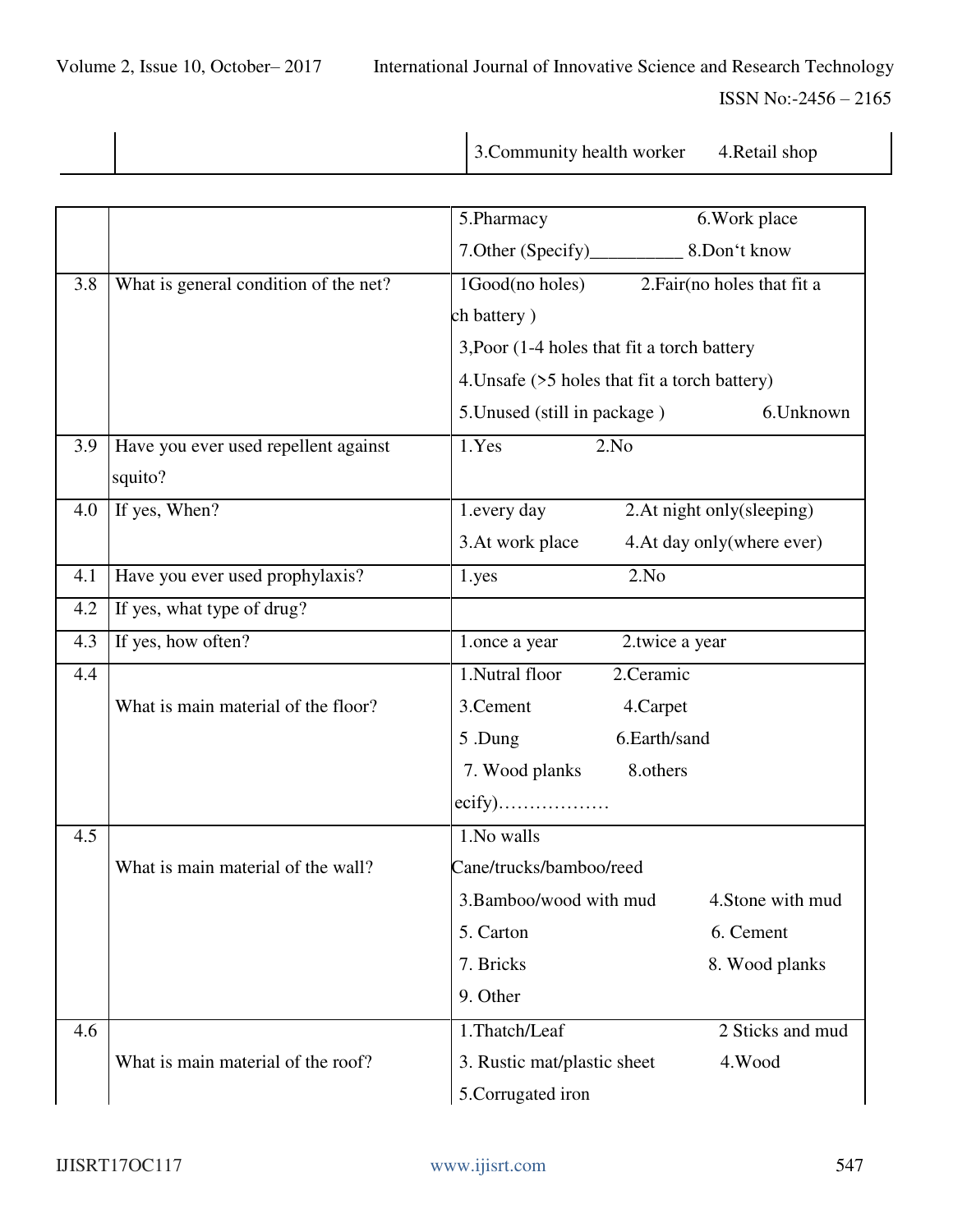|     |                               | Cement/concrete                                  |  |
|-----|-------------------------------|--------------------------------------------------|--|
|     |                               | 7. Other                                         |  |
|     |                               | pecify).                                         |  |
| 4.7 | Does your home have a window? | Yes<br>2.no                                      |  |
| 4.8 | If yes, what type?            | 2. Windows with screens<br>1. Windows with glass |  |

|                  |                                           | 3. Windows with curtains 4. Others (specify) |  |
|------------------|-------------------------------------------|----------------------------------------------|--|
| 4.9              | If yes, when does it be opened?           | 2.night only<br>1.day only                   |  |
|                  |                                           | 3.day and night<br>4.never opened            |  |
| $\overline{5.0}$ | Is there swampy area near to your         | 1.Yes<br>2.No                                |  |
|                  | idency?                                   |                                              |  |
| $\overline{5.1}$ | Is there any stagnant water in your       | 1.Yes<br>2.No                                |  |
|                  | ality?                                    |                                              |  |
| $\overline{5.2}$ | Had you practiced in irrigation?          | 1.Yes<br>2.No                                |  |
| $\overline{5.3}$ | Had you practiced in cultivating sugar    | 1.Yes<br>2.No                                |  |
|                  | ne?                                       |                                              |  |
| $\overline{5.4}$ | Were you here three weeks ago?            | 2.No<br>1.Yes                                |  |
| $\overline{5.5}$ | If not, where have you been?              | 2.lowland area<br>1. high land area          |  |
| $\overline{5.6}$ | What is the main source of drinking water | 1. Piped water<br>2. Bore hole               |  |
|                  | members of your                           | 3. Unprotected well 4. unprotected spring    |  |
|                  | household                                 | 5. Rain water<br>6. Tanker truck             |  |
|                  |                                           | 7. Surface water<br>8. Irrigation channel    |  |
| $\overline{5.7}$ | What kind of toilet facilities does your  | 2. Pit latrine with slab<br>1. Flush/pour    |  |
|                  | usehold use?                              | 3. Pit latrine Without slab<br>4. Ventilated |  |
|                  |                                           | proved latrine                               |  |
|                  |                                           | 5.Open pit<br>6.Open field                   |  |
| 5.8              | What is the monthly house hold income     |                                              |  |
| $\overline{5.9}$ | Where do you sleep most of the time?      | 1.indoor<br>2.outdoor                        |  |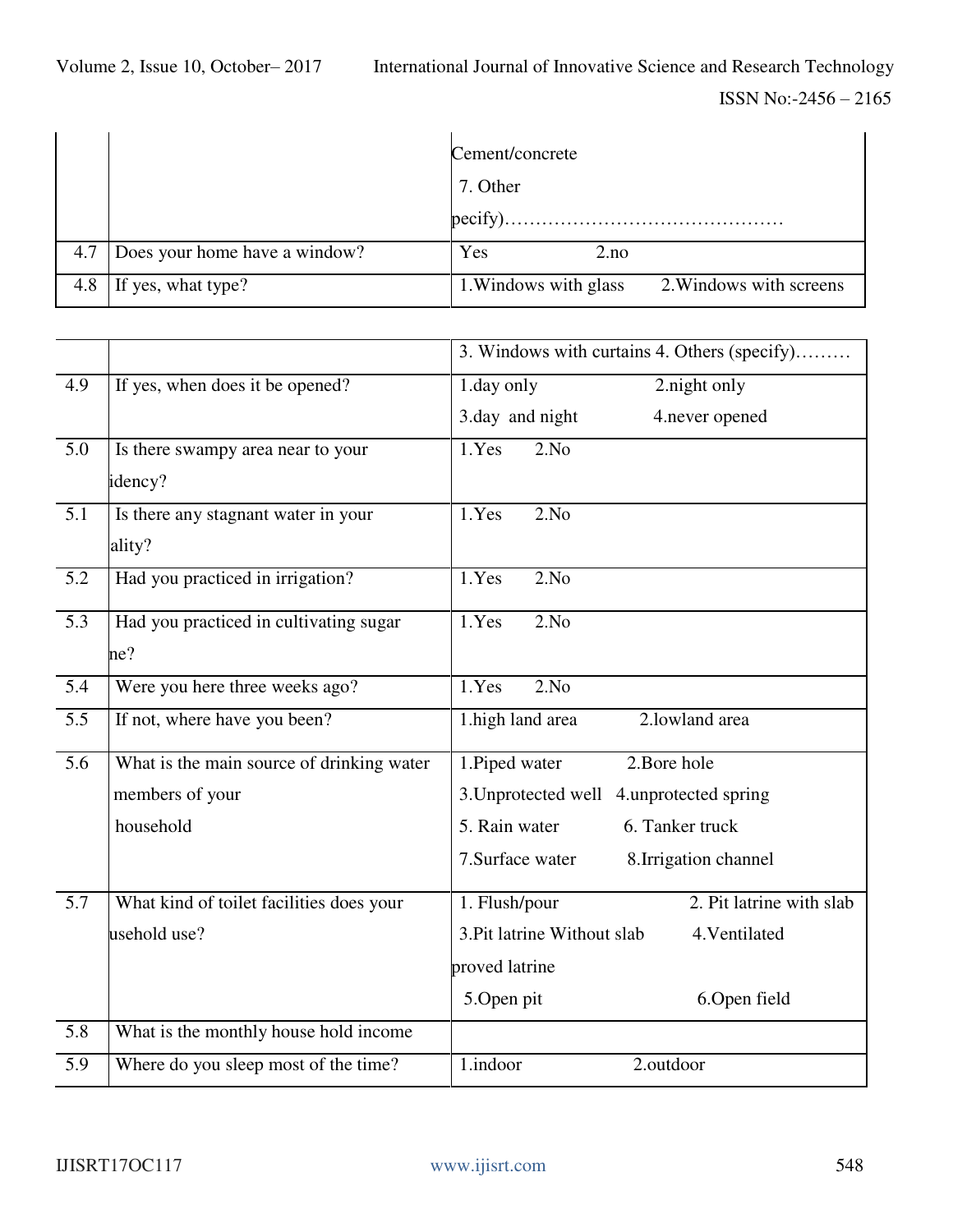# **4. Assessment of Community KAP**

|     | Sr.no   Knowledge questions                         | response |      |
|-----|-----------------------------------------------------|----------|------|
| 6.0 | Do you know mode of transmission of malaria? 1. Yes |          | 2.No |
| 6.1 | Have you ever heard about prevention and            | 1.Yes    | 2.No |
|     | ntrol of malaria?                                   |          |      |

| 6.2 | If yes, where did you here?                   | 1.health worker<br>2. TV                   |
|-----|-----------------------------------------------|--------------------------------------------|
|     |                                               | 3.radio<br>4. family member                |
|     |                                               | 5.school                                   |
| 6.3 | Do you know the most susceptible of malaria   | 1.Yes<br>2.No                              |
|     | ease?                                         |                                            |
| 6.4 | If yes, who are they?                         | 1. < 1 years age<br>$2.5$ years age        |
|     |                                               | 3.pregnant mothers<br>4. lactating mothers |
|     |                                               | 5.all age groups                           |
| 6.5 | Do you know the breading sites of malaria     | 1.Yes<br>2.No                              |
|     | ctor?                                         |                                            |
| 6.6 | If yes, where?                                | $2$ . jungle<br>1.swampy areas             |
|     |                                               | 3. stagnant water<br>4.other               |
|     | Attitude                                      | Response                                   |
| 6.7 | Do you think malaria can be prevented by      | 1.Yes<br>2.No                              |
|     | ntrolling the vector?                         |                                            |
| 6.8 | Do you think malaria can be prevented by      | 1.Yes<br>2.No                              |
|     | per environmental management?                 |                                            |
| 6.9 | Do you think prophylaxis can prevent malaria? | 1.Yes<br>2.No                              |
| 7.0 | Do you think repellent can prevent malaria?   | 1.Yes<br>2.No                              |
|     | practice                                      | 2.No<br>1.Yes                              |
| 7.1 | Do you sleep under LLITN every night?         | 2.No<br>1.Yes                              |